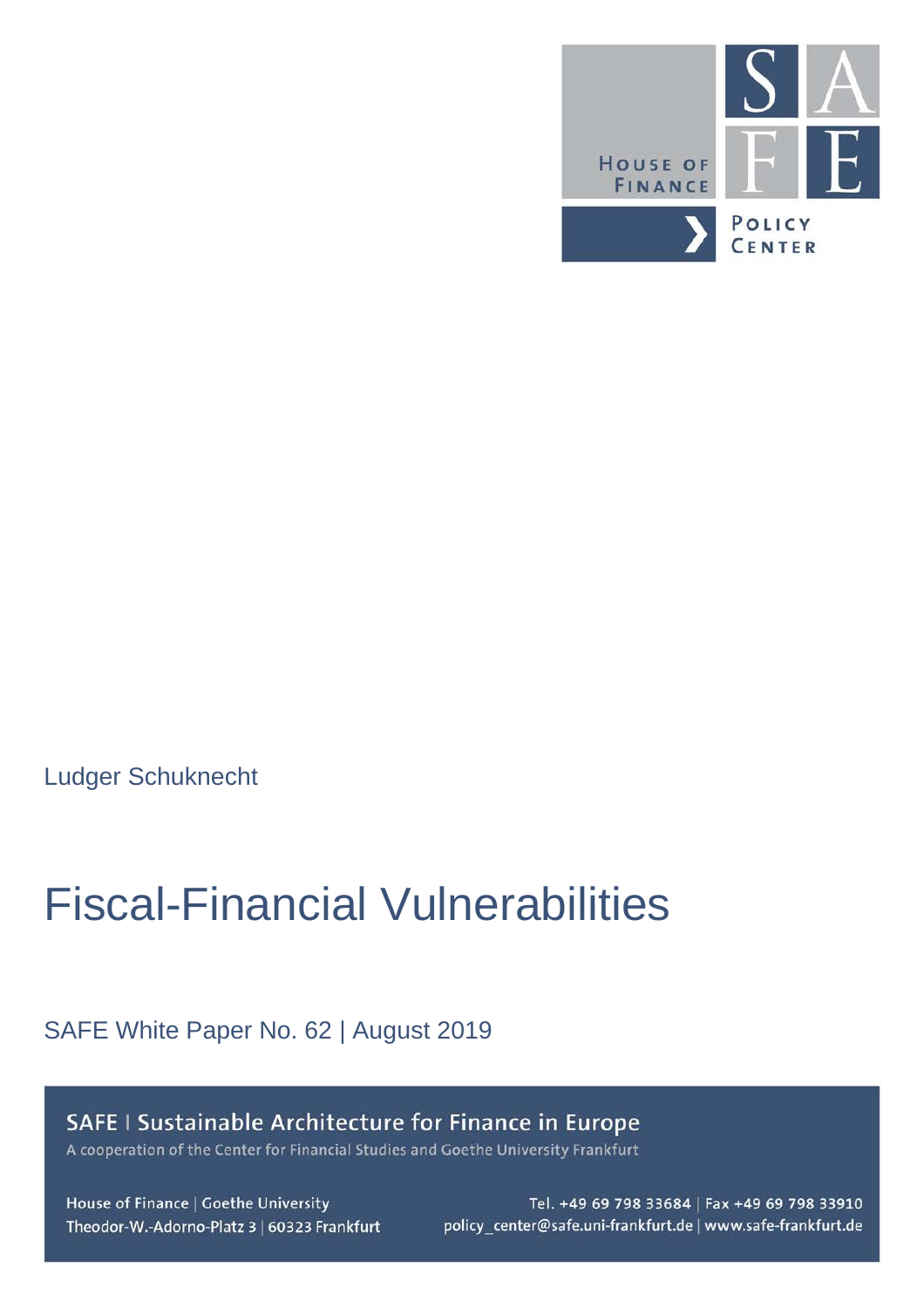# **Fiscal-Financial Vulnerabilities**[∗](#page-1-0)

*Ludger Schuknecht, OECD*

#### July 2019

#### *Abstract*

*The paper analyses the linkages from financial developments to public finances. It maps and discusses the transmission channels to fiscal variables. These channels include asset prices, financing conditions, balance sheets of banks, non-banks and central banks and international linkages. The study argues that the fiscal effects via each and all these channels can be very serious in magnitude and can put the sustainability of public finances at risk. However, there is an only limited in-depth analysis of these channels and risks.*

#### **I. Introduction**

 $\overline{a}$ 

In the global financial crisis that started in 2007, industrial country governments experienced what had previously only occurred to developing and emerging economies: huge bank bailout costs, abrupt and major increases in financing costs and even sudden stops in market access. Fiscal deficits in some cases worsened by over 10% of GDP in 2 or 3 years and public debt ratios rose by 50 or even 100% of GDP.

These developments reflect the linkages between public finances and financial developments. However, they are only the "visible" parts of the fiscal-financial vulnerabilities "iceberg" against which several governments shipwrecked. Despite the obvious "real world" relevance of fiscal-financial vulnerabilities, and much literature on certain aspects, there is no systematic mapping and analysis of the transmission channels from the financial to the fiscal sphere.

This paper, therefore, provides a "risk map", for fiscal financial vulnerabilities, discusses the channels and assess what we know and what we do not know. The paper argues that there are five channels that link the fiscal and financial sphere.

1) Direct effects on budgets from higher financing costs and changes in asset prices.

2) Indirect effects via the real economy, through automatic stabilizers, guarantees and growth effects.

3) Fiscal obligations from the bank and non-bank financial sector difficulties.

<span id="page-1-0"></span><sup>∗</sup> SAFE policy papers represent the authors' personal opinions and do not necessarily reflect the views of the Research Center SAFE or its staff.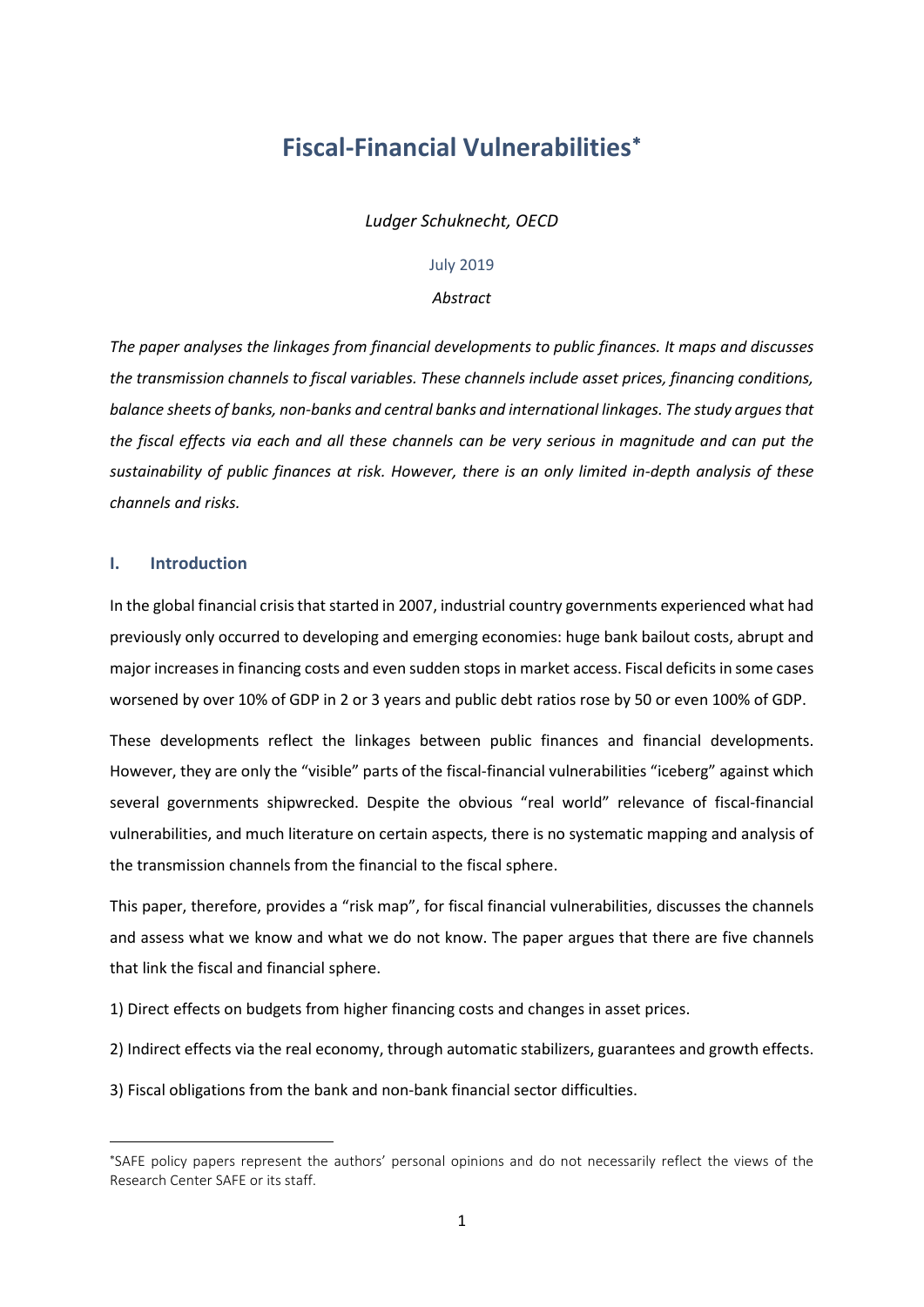4) Risks with central banks, and

5) International obligations either via international credit exposure or via international bailout programs. The Figure below provides a simple graphical representation of this risk map.



## **Fiscal-Financial Risk Map**

It is worth referring to some of the key literature at the outset. The IMF Autumn Fiscal Monitor (IMF 2018) provides a conceptual framework and much data for the assessment of the balance sheet of governments and related budgetary risks. This is the most far-reaching and systematic assessment of governments' balance sheet situation.

At the same time, the Fiscal Monitor does not cover a number of the risks from asset price changes and from contingent and implicit liabilities discussed here. The IMF GFSR (2018, 2019) discusses some of the financial sector risks but does not make the link to fiscal balances. Borio and co-authors and the BIS and Schuknecht and co-authors went furthest in analyzing and linking financial and fiscal vulnerabilities.

The following sections discuss the fiscal situation, and risks and vulnerabilities via the different channels. The concluding section looks at some implications for further work and policy.

#### **II. Budgetary risks from financing cost and asset price changes**

There are important fiscal risks for government budgets from changes in financing costs and asset prices that can significantly impinge on deficit and debt dynamics. However, before discussing such risks, it is worth starting with a look at the fiscal situation of countries, and their buffers to absorb risks.

Government liabilities mainly include gross debt (debt securities and loans), pension obligations to the public sector, and guarantees. But governments do not just have liabilities, they also have assets.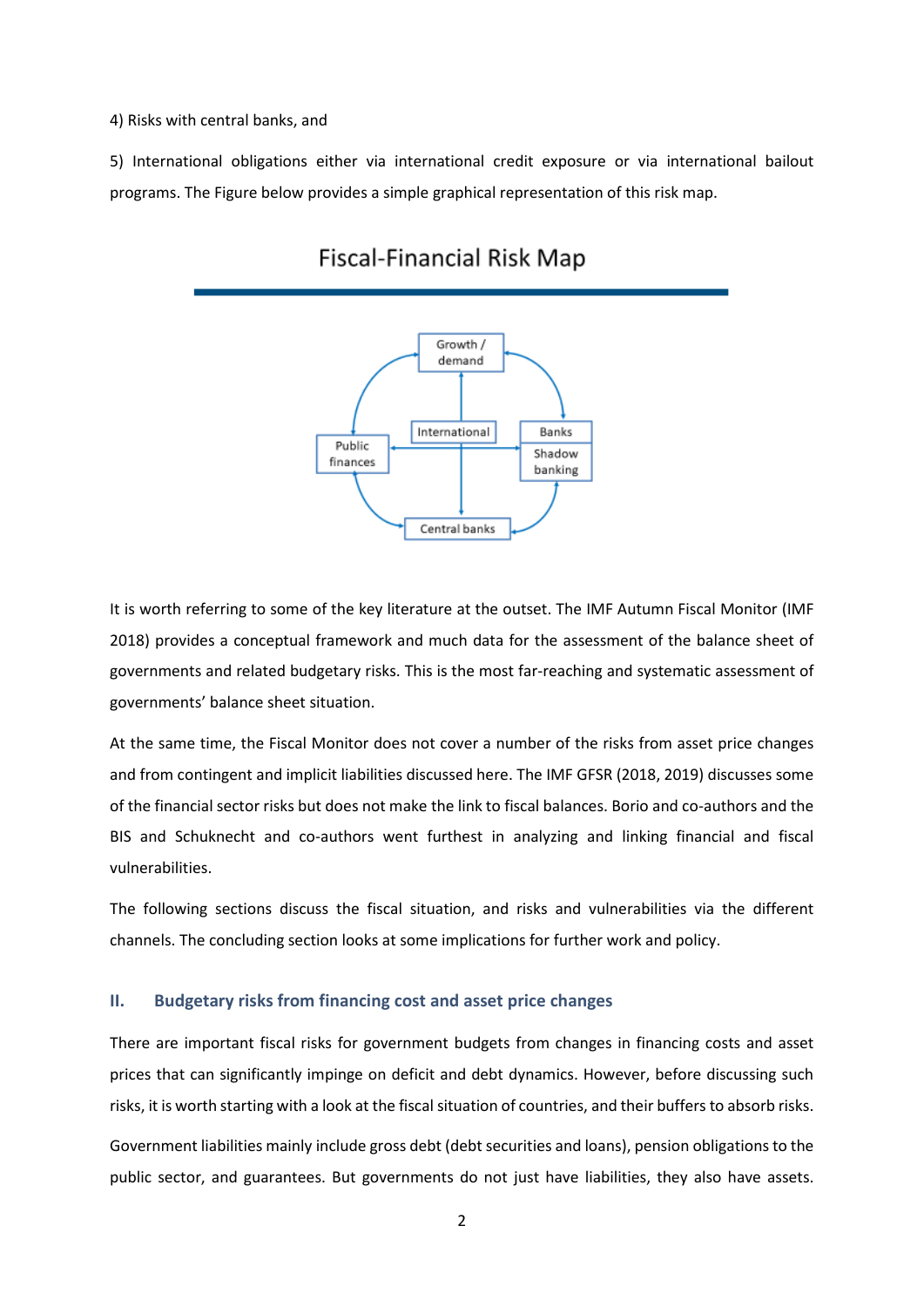Financial and non-financial assets, natural resource assets and public corporation assets should be set against liabilities. Especially non-financial assets in the form of infrastructure and public building, natural resources and public corporations can be very large and reach several hundred percent of GDP (IMF, Fiscal Monitor, 2018).

From a long term perspective, the assessment of fiscal sustainability can include certain government non-financial assets, not only because they may be sellable but also because they may contribute to growth prospects (like infrastructure). From a short to medium term perspective, government nonfinancial assets are not likely to be very liquid. Various attempts to achieve major privatization receipts in advanced countries during the global financial crisis bear witness to this. Government financial assets are rather limited in most advanced countries.

Public debt and deficit are, therefore, still very relevant indicators of fiscal resilience and buffers. The numbers show that buffers before the global financial crisis were already limited but they were even more limited a decade later (Table 1). Fiscal deficits in 2007, after many years of boom, were still considerable in a number of advanced countries, such as the USA, Japan, the UK, France and Italy. Average deficits in the G7 stood at 2.2% of GDP. Gross general government debt in the G7 averaged 80.6% of GDP with a peak of 175% in Japan. Italy and Belgium were the two other advanced countries with public debt not much below 100% of GDP.

By 2017, fiscal buffers were much smaller, despite several years of recovery in all advanced countries and a decade of growth in some of them. Fiscal deficits averaged 3.4% in the G7 in 2017 and exceeded 4% in Japan and the US. The other G7 countries except Germany posted deficits between 1 and 3% of GDP (with a projected rise above 3% in France and towards 3% in Italy in 2019).

|                | 2007    |       | 2017    |       |         |                       |
|----------------|---------|-------|---------|-------|---------|-----------------------|
|                | Deficit | Debt  | Deficit | Debt  | Deficit | Debt                  |
|                |         |       |         |       |         | Change (pp) 2017-2007 |
| <b>USA</b>     | $-2.9$  | 64.6  | $-4.6$  | 107.6 | $-1.7$  | 43                    |
| Japan          | $-3.2$  | 175.4 | $-4.2$  | 236.4 | -1      | 61                    |
| Canada         | 1.8     | 66.8  | -1      | 89.8  | $-2.8$  | 23                    |
| United Kingdom | $-2.6$  | 41.9  | $-2.3$  | 86.9  | 0.3     | 45                    |
| Germany        | 0.2     | 63.7  | 1.1     | 63.7  | 0.9     | $\overline{0}$        |
| France         | $-2.5$  | 64.4  | $-2.6$  | 97.4  | $-0.1$  | 33                    |
| Italy          | $-1.5$  | 99.8  | $-1.9$  | 131.8 | $-0.4$  | 32                    |
| G7             | $-2.2$  | 80.6  | $-3.4$  | 118.6 | $-1.2$  | 38                    |

**Table 1 Fiscal Buffers: General Government Deficit and Debt (% of GDP)**

#### Source: Ameco

More worryingly perhaps, public debt was much higher in 2017 than in 2007. G7 debt had increased by an average of 38% of GDP to almost 120% of GDP. The increase was greater in Japan, the US and the UK. All G7 countries except Germany posted public debt ratios near or above the ratios that Italy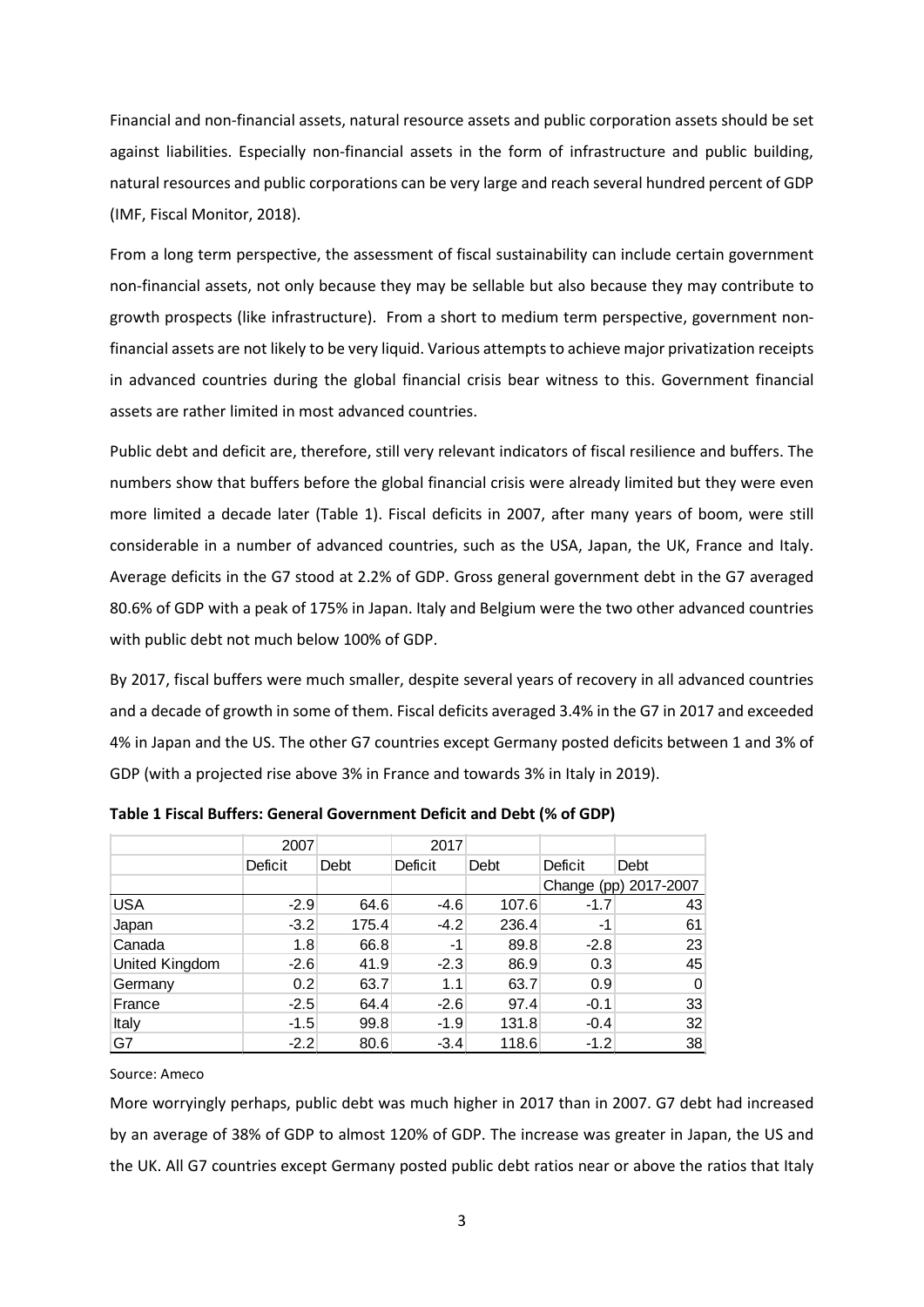featured in 2007. The IMF Fiscal Monitor (2018) also finds a significant decline in government net worth between the financial crisis and 2018.

Another indicator of fiscal buffers is the country rating. Rating agencies have downgraded the sovereign debt of most countries over the past decade and sometimes very rapidly. In 2009, half of advanced country sovereign debt showed AAA ratings. With one rating agency, this share declined to 10% by 2018. In 2009, about 20% of public debt was rated A or worse. This share had doubled to over 40% by 2018 (Buck and Schuknecht, 2017; Schuknecht 2018).

#### **1. Financing Costs and Needs for Government**

Higher deficits and debt and lower ratings are a fact. However, whether this implies lower buffers depends also on the borrowing costs of government. In the late 2010s, these were much lower than a decade earlier, so that the interest payments/GDP had also declined. This induced some observers to argue that higher debt did not necessarily mean lower buffers (Blanchard, 2019). More extremely, the adherents of the New Monetary Theory argue that debt does not matter anymore, as the interest rate on public debt was likely to stay below the economic growth rate for a long time, if not forever.

The flaw of the argument is twofold. First, interest rates on government debt, though down, are not lower than economic growth rates in some high debt countries. Fuest and Gros (2019) show this for Portugal and Italy.

Second, government financing costs are not static but they are endogenous. They are vulnerable to changing investor sentiment in the short run. Higher deficits and debt (and other factors) go hand in hand with stronger shifts in financing conditions during risk-off periods, especially when the country does not have a credible own monetary policy. Higher deficits and debt, especially when financed at short maturities, also imply higher refinancing and rollover risk. In the global financial crisis, in a very short time span, deficit and debt-related spreads increased by the factor four and eight, respectively and jumped several hundred basis points (Schuknecht, von Hagen and Wolswijk, 2010).

In addition, there is no certainty that inflation, equilibrium interest rates and governing financing costs will remain very low in the long run. Demographic change and the very low interest environment may change the saving behavior of people. And that inflation is dead just because it has not been around for a while is not assured.

Finally, it does matter whether a country has its own currency and monetary policy or not. An own currency means that interest rates and other central bank measures can be better fine-tuned to the economic and financial situation of a country. This is a major difference between, say Japan and Italy. Therefore, the need for fiscal buffers is larger in monetary union than outside. Safe-haven status of

4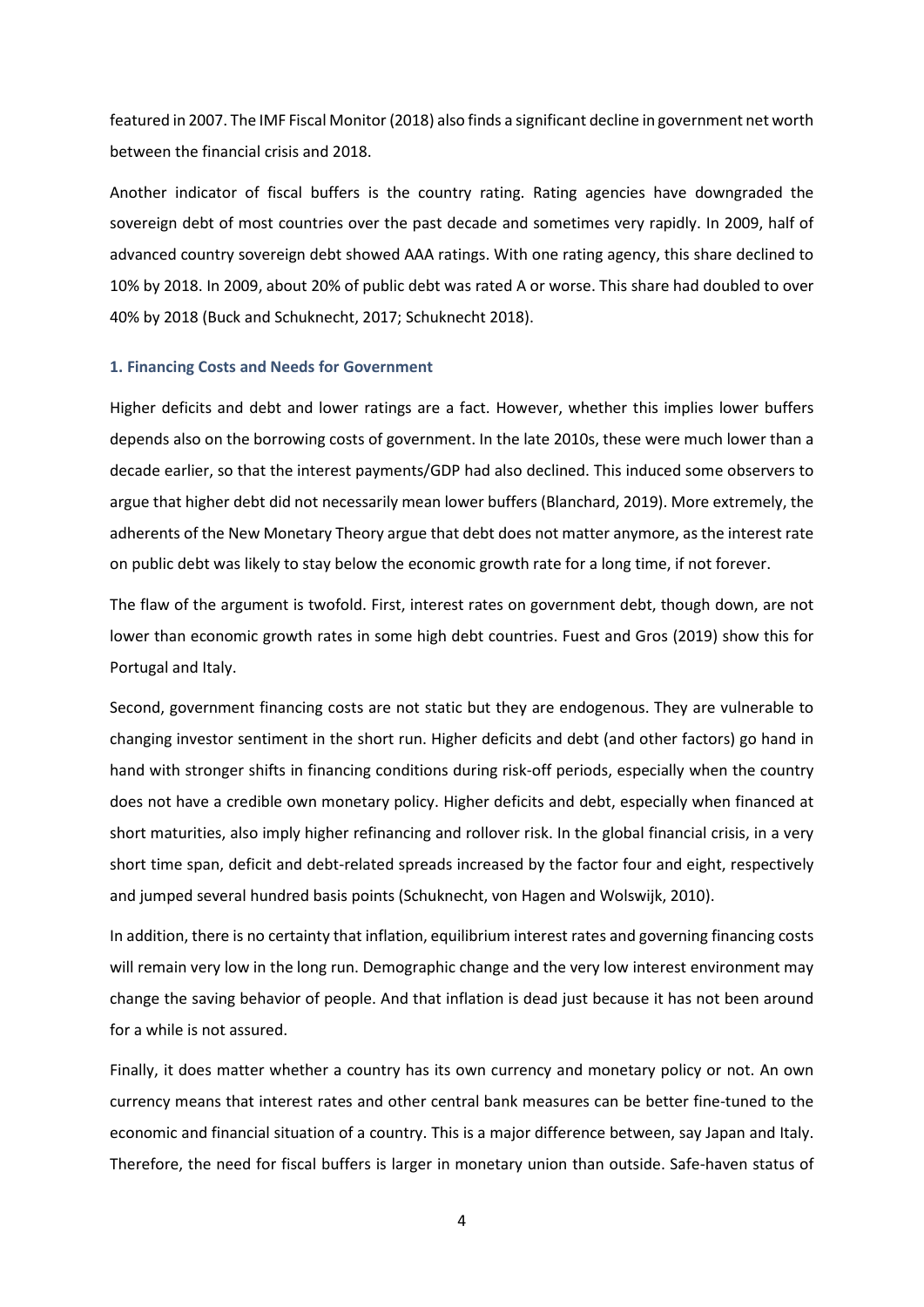the currency and country may further push out the boundary of what governments can finance. However, the loss of this status may come at an even greater vengeance. The limits to public debt differ, but they are endogenous and depend on governments maintaining credibility.

A number of countries feature high financing needs (IMF, 2018). The sum of maturing debt and current deficits in 2018 exceeded 10% in many cases. In a few countries, it exceeded 20 or even 40% of GDP (Table 2). A 100bp (or 1%) interest rate increase—which can happen in days—implies a 0.1% of GDP higher interest burden after 1 year for every 10% of GDP of financing needs. Italy, for example, would face an increase in the interest burden by almost ½% of GDP if the average interest rate for one year increased by 2% (0.22\*2). In 2009-2012, interest rate spreads on public debt increased by significantly more within months.

|                                    | Maturing debt | Deficit | Total financing need |
|------------------------------------|---------------|---------|----------------------|
| Euro area                          |               |         |                      |
| Austria                            | 5.9           | 0.3     | 6.2                  |
| Belgium                            | 17.0          | 1.3     | 18.3                 |
| Finland                            | 6.3           | 1.4     | 7.7                  |
| France                             | 10.4          | 2.4     | 12.8                 |
| Germany                            | 5.0           | $-1.5$  | 3.5                  |
| Greece                             |               |         |                      |
| Ireland                            | 6.6           | 0.2     | 6.8                  |
| Italy                              | 20.6          | 1.6     | 22.2                 |
| Netherlands                        | 7.4           | $-0.6$  | 6.8                  |
| Portugal                           | 12.7          | 1.0     | 13.7                 |
| Spain                              | 15.9          | 2.5     | 18.4                 |
| <b>Other EU</b>                    |               |         |                      |
| Denmark                            | 4.0           | 0.8     | 4.8                  |
| Sweden                             | 4.1           | $-1.1$  | 3.0                  |
| UK                                 | 6.7           | 1.8     | 8.5                  |
| Other advanced economies           |               |         |                      |
| Australia                          | 1.6           | 1.7     | 3.3                  |
| Canada                             | 8.5           | 0.8     | 9.3                  |
| Japan                              | 37.2          | 3.4     | 40.6                 |
| Korea                              | 2.6           | $-2.0$  | 0.6                  |
| New Zealand                        | 1.4           | $-1.1$  | 0.3                  |
| Singapore                          |               |         |                      |
| Switzerland                        | 2.1           | $-0.4$  | 1.7                  |
| US                                 | 18.7          | 5.3     | 24.0                 |
| Averages                           |               |         |                      |
| Average (unweighted excl. KOR&SGP) | 10.1          | 1.0     | 11.2                 |

## **Table 2 Government Gross Financing Needs, 2018**

Source: IMF Fiscal Monitor October 2018

Moreover, and worse, markets dried up making it very difficult or even impossible for governments to get financing. In such a situation, one could argue that this is "merely" a liquidity issue. But if a country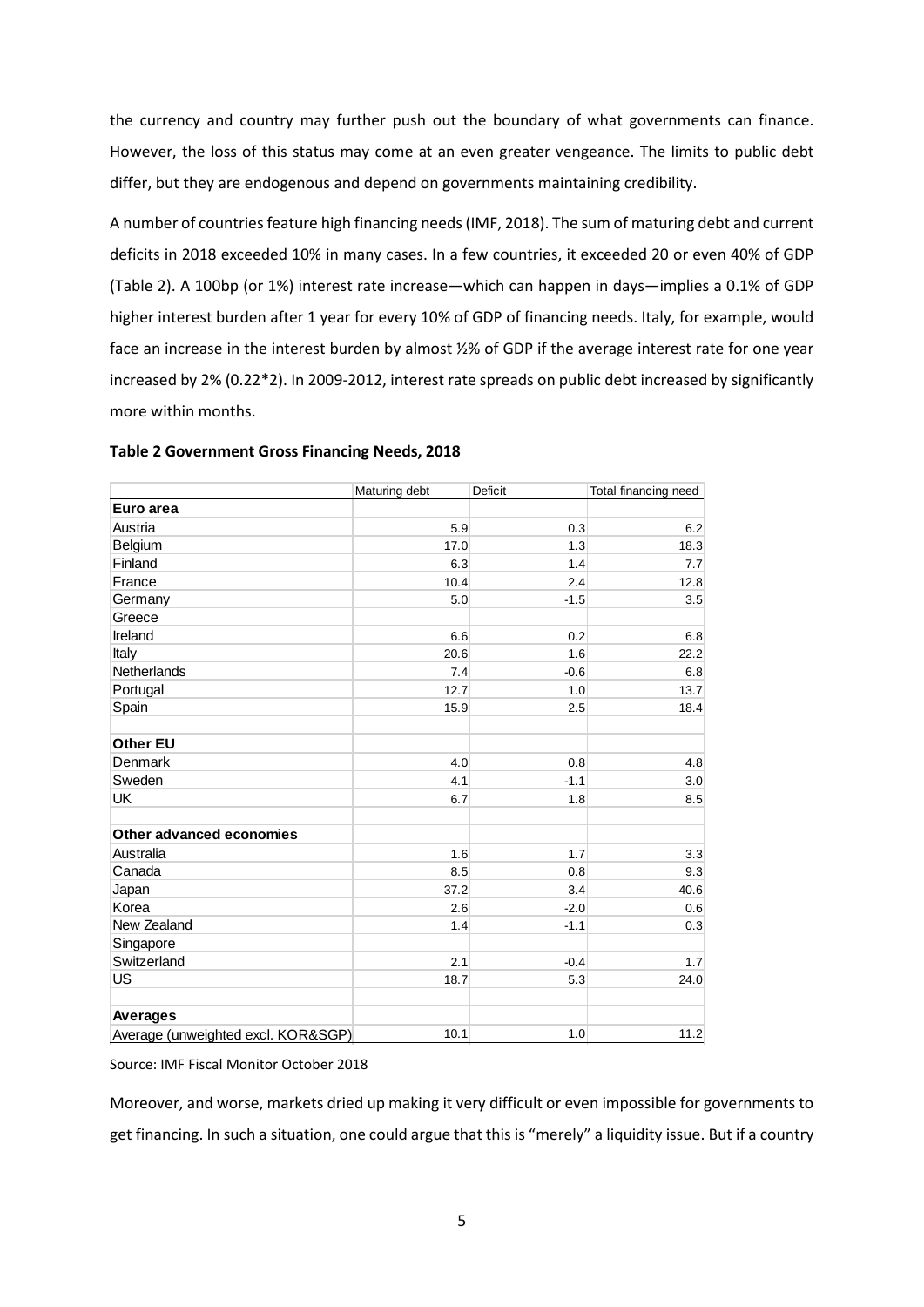has high debt, further implicit or continent fiscal risks and starts paying very high spreads, one can hardly ignore sustainability concerns.

The stability of government financing cost does not only depend on the level of debt, the duration of government financing and interest rate stability. Transparency of debt financing is essential so that adverse surprises and volatility from uncertainty over the "true" extent of government liabilities become less likely. Exposure to derivatives may reduce debt service costs in the short term when swapping long term for short-term payments. However, they also increase role-over risks. This is particularly problematic when derivative exposure is hidden, as it was the case in Greece in the early 2000s.

#### **2. Asset Price Changes**

Fiscal risks from higher government financing costs are well-known and easy to simulate. This is much less the case for budgetary risks arising from asset price changes. If asset prices, especially house prices or stock prices, change significantly, this can have significant effects on the budget. First, a government will get more revenue from transaction taxes if housing and stock markets boom because of tax revenue benefits from high valuations and higher turnover. When markets plunge these effects reverse.

Second, governments get revenue from capital gains taxes, in some cases when they are realized, in other cases already when they are on the books. This typically shows up in higher income and profit taxes. Third, higher asset values imply higher consumption taxes from wealth effects. All these positive effects reverse when an asset price boom turns to bust (Eschenbach and Schuknecht, 2004).

The extent of revenue windfalls and reversals depends very much on the tax system and the degree of asset price adjustment. It can be very large in some cases and much smaller in others. Morris and Schuknecht (2007) estimated that a 10% increase/decrease in house and stock prices typically led to an improvement/a worsening of the fiscal balance by ½% of GDP over the average of the euro area for the 1980-mid-2000s period (Table 3). The house price effect tends to be the more important one.

6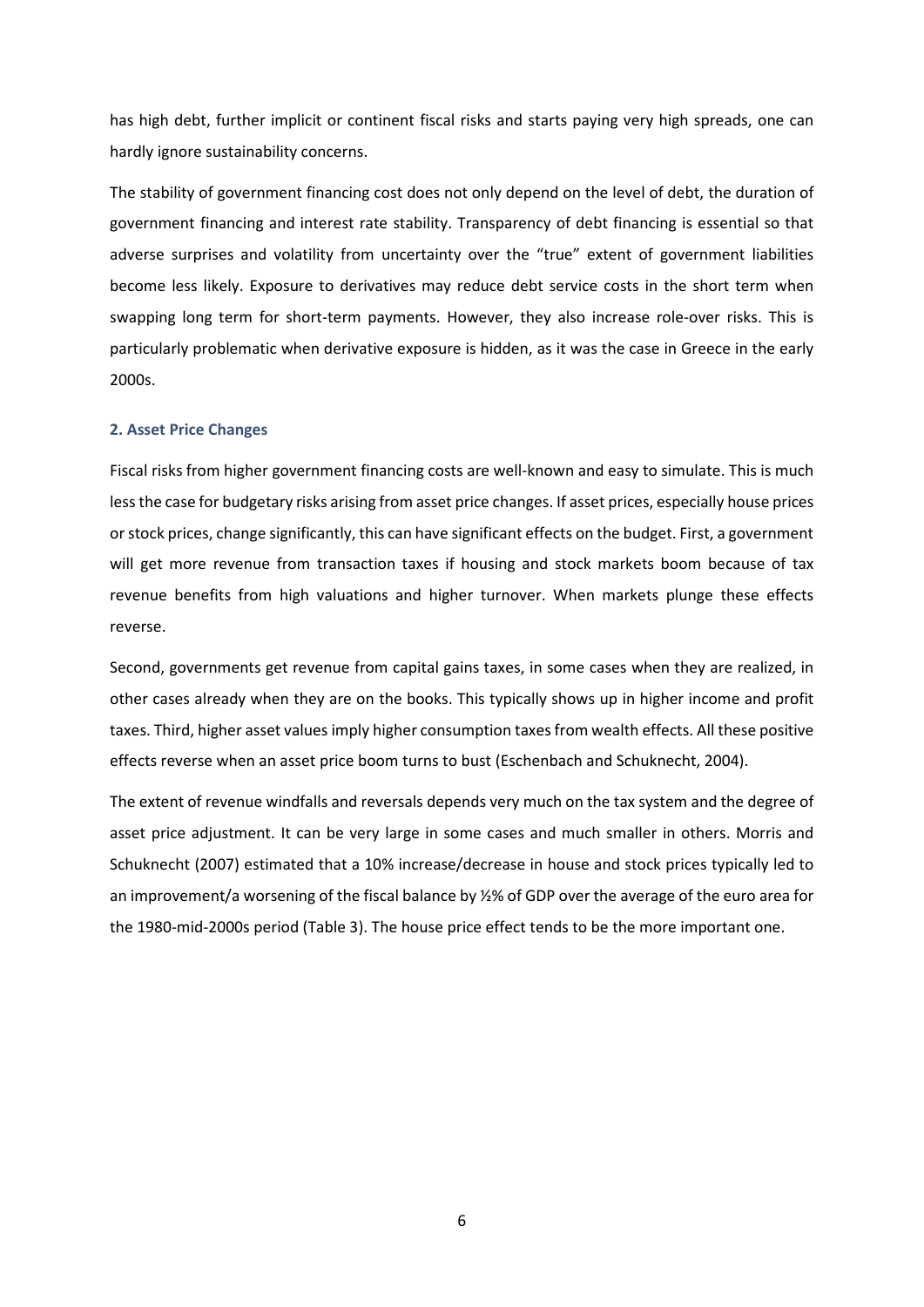|  |  | Table 3 Asset Price Related Budget Sensitivities, 1982 - 2005 |  |
|--|--|---------------------------------------------------------------|--|
|  |  |                                                               |  |

|                     | Total |
|---------------------|-------|
| Belgium             | 0.75  |
| Finland             | 0.62  |
| France              | 0.33  |
| Germany             | 0.57  |
| Ireland             | 0.62  |
| Italy               | 0.45  |
| Netherlands         | 0.55  |
| Spain               | 0.79  |
| Weighted average    | 0.53  |
| Euro area aggregate | 0.28  |

Source: Richard Morris and Ludger Schuknecht, 2007.

Total refers to the sum of the effect from a 10% stock and real estate price change on the budget balance via direct taxes on corporations/households, indirect taxes and transaction taxes. Ī

The asset price effect comes on top of the "normal" effect from automatic stabilizers (see below) as asset price booms/busts tend to coincide with strong or weak growth. However, risks tend to be asymmetric: fiscal losses during large downturns tend to be bigger than windfalls during strong booms (Eschenbach and Schuknecht, 2004). The literature focuses on the 1980s to the mid-2000s period. An update with more recent data would be useful to assess whether budgetary sensitivities changed.

Given that real estate and in particular stock prices can adjust by much more than 10% during boom and bust, and that budgetary elasticities are larger than "normal" during such periods, it is not surprising that fiscal aggregates tend to display seemingly surprising features. This is illustrated in Table 4, which compares the fiscal developments of six European countries during the first years of the financial crisis.

|                       | Expenditure | Revenue |
|-----------------------|-------------|---------|
| Ireland               | 11.1        | $-2.8$  |
| Spain                 | 7.0         | $-6.1$  |
| <b>United Kingdom</b> | 6.4         | $-1.2$  |
|                       |             |         |
| France                | 4.6         | $-0.1$  |
| Germany               | 4.8         | 1.3     |
| Italy                 | 4.4         | 0.6     |

**Table 4 Post-Crisis Expenditure and Revenue Developments, 2007 - 2009** 

Source: OECD

Budgetary expenditure ratios rose significantly in all six countries as economic growth plunged, automatic stabilizers kicked in and fiscal stimulus further increased spending. At 11% of GDP in Ireland, this effect was huge. At such magnitudes, expenditure effects on deficit and debt dynamics alone can be strong enough to plunge countries into fiscal turmoil.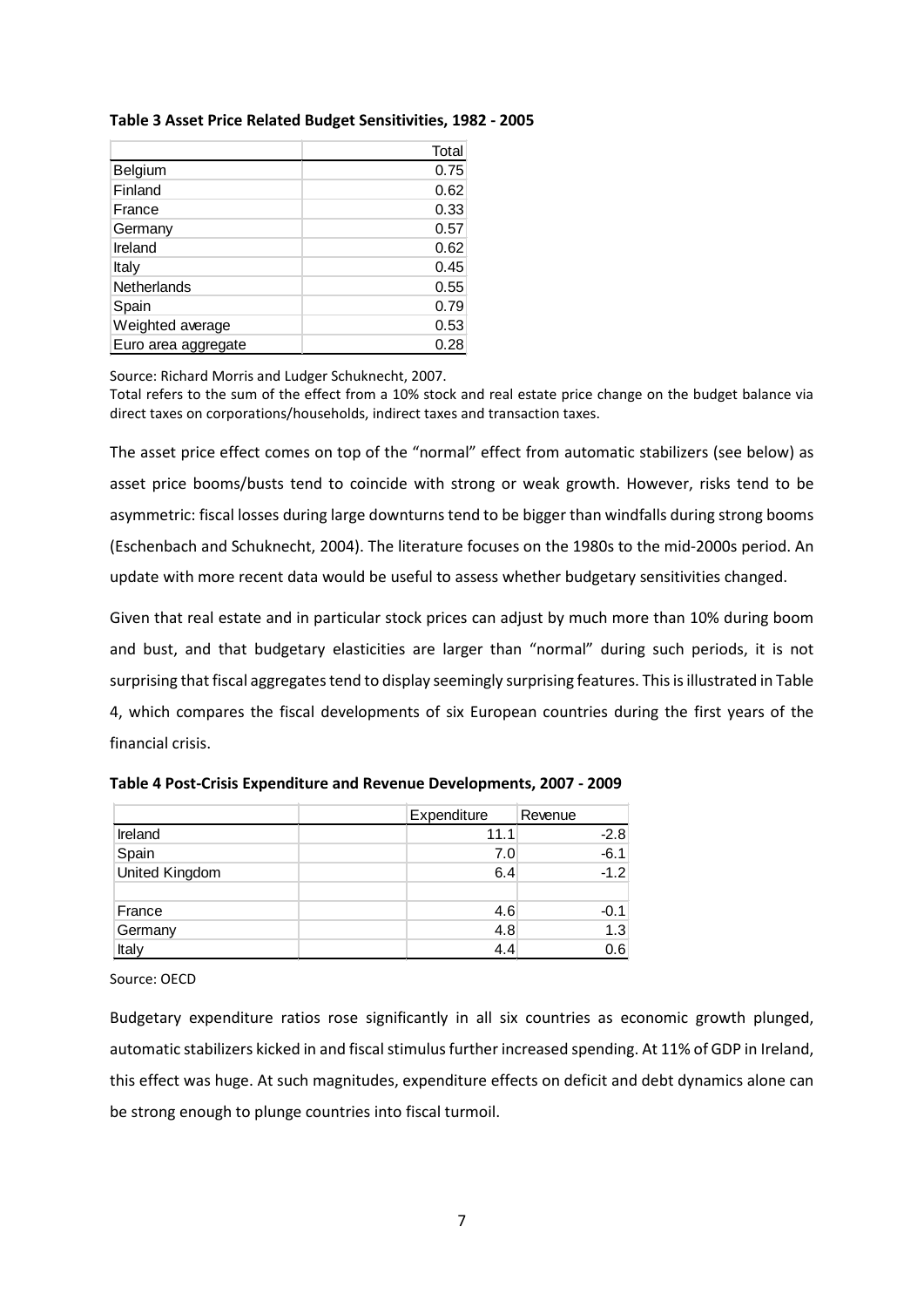Revenue developments, however, were also a "shock" in a number of countries. "Normally", the revenue ratio tends to stay relatively constant over the business cycle as revenue rises and falls with economic activity. By contrast, revenue ratios declined significantly in the countries that had featured a strong housing boom followed by a bust during the crisis. The Irish revenue ratio declined by almost 3% of GDP, the Spanish one by about 6% of GDP and UK revenue declined by over 1% of GDP, largely because revenue windfalls from the boom years reversed. By contrast, France, Germany and Italy, which did not feature strong house price falls after 2007, did not experience a decline in the revenue ratio. This cross-country pattern, hence, makes a lot more sense when considering asset price effects on fiscal balances.

#### **III. Real economy linkages**

#### **1. Automatic stabilizers**

The most well-researched channel to fiscal balances is the real economy. The literature refers to automatic stabilizers when it argues that the changing economic environment affects fiscal balances via broadly stable expenditure and rising/falling revenue. Progressive taxes and social benefits can further increase the stabilizing effect of public budgets but this effect tends to be limited.

The size of automatic stabilizers is closely correlated with the size of government. If public spending is around 40 or 50% of GDP, an economic downturn of 1% tends to imply a worsening of the fiscal balance by about ½% of GDP. A recession, therefore, tends to go hand in hand with quite a significant fiscal deterioration without a government engaging in any activist policies.

There are two reasons why real economy risks to budgets via this channel may be larger than expected. First, strong domestic demand and methodological issues for calculating the standard output gap tend to misrepresent the cyclical and fiscal position of a booming country. In a boom, the output gap tends to be more positive than assessed in real time. Therefore, underlying fiscal positions (as measured for example by the cyclically adjusted balance) also tend to look better in real time than they really are seen ex-post (Jaeger and Schuknecht, 2007). This was the case after Lehman but also in earlier boombust phases.

Second, downturns triggered from the financing side can be quite strong and much stronger than deteriorating financing conditions alone would suggest. Confidence effects, for example, were very important post-Lehmann for the global economy and also in the context of the European fiscal crisis post 2009. Although we do know that unsustainable credit and asset price dynamics were at the root of the post-Lehmann crash (amongst other factors) and that financial sector problems coupled with

8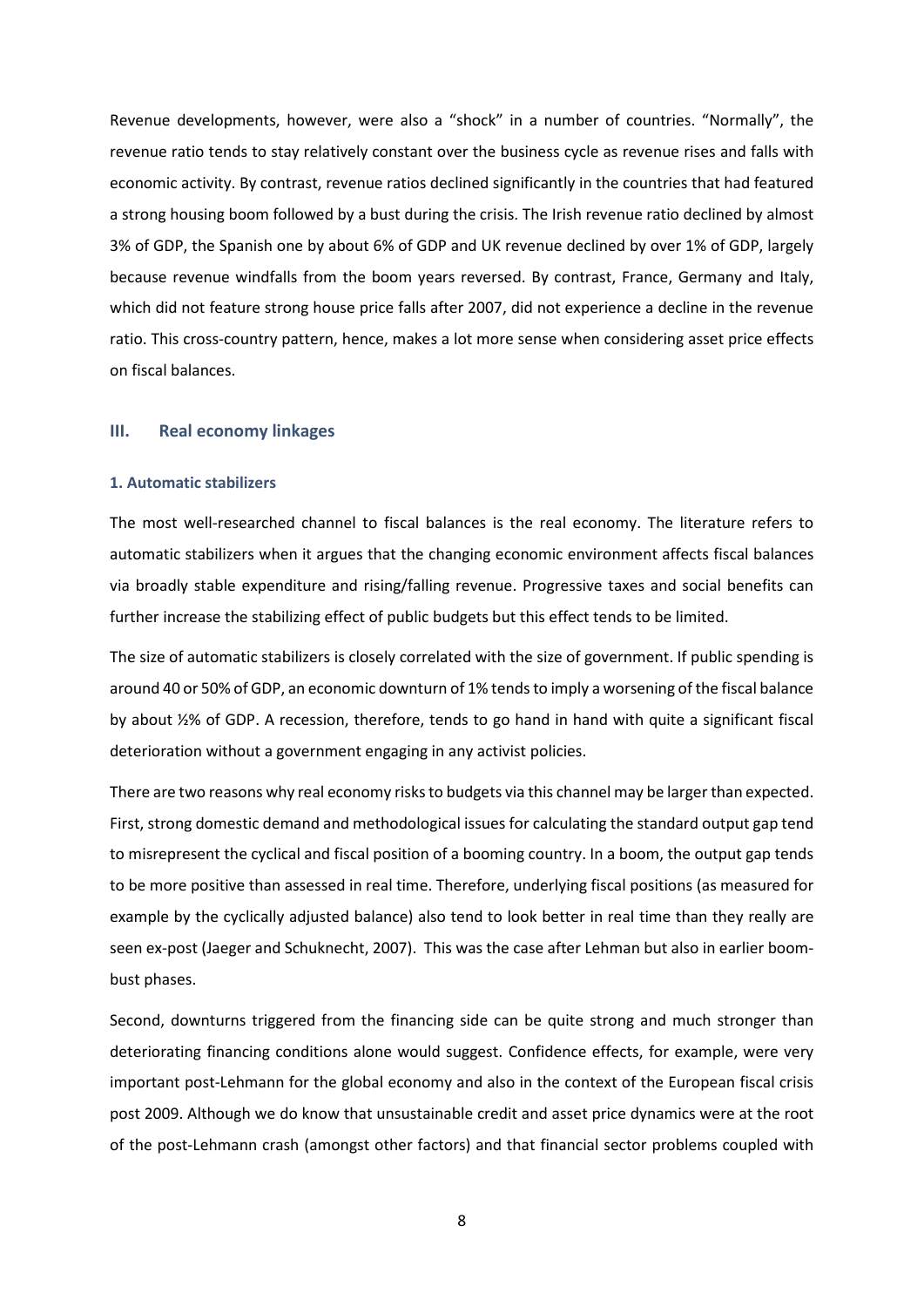vulnerable public finances provoked the European fiscal crisis, we do not understand well if and when such "non-linearities" set in and how strong they will be.

#### **2. Guarantees**

Financial stress in conjunction with large recessions can trigger further adverse fiscal effects via government guarantees. Governments have very differing degrees of contingent obligations from government guarantees but in some cases they are very large (Chart 1). They are usually granted to state-owned (financial and non-financial) enterprises, public projects or public private partnerships. Ireland had extended its stock of guarantees to 96% of GDP in 2010. In several other countries, guarantees exceeded 20% of GDP before coming down thereafter.



The stock of guarantees would normally be limited and the conditions should be such that they do not fall due (or else Parliaments/Governments would not grant them). However, sometimes guarantees secure projects where the underlying financial and economic assumptions are not robust.

Moreover, the stock of guarantees may increase "at the stroke of a pen" for political reasons. Governments tend to extend guarantees in bad times to "soothe" the public, banks, industry or all of them. The extension of blanket guarantees of bank deposits in Europe in the global financial crisis presumably increased the bailout costs of banks. The next section comes back to this challenge. Implicit government guarantees for state-owned enterprise losses and public private partnerships (PPPs) may materialize especially in bad times.

As a result, a number of countries experienced increases in fiscal imbalances in the context of the global financial crisis due to guarantees falling due. In the non-financial sector, public-private partnerships were often hard hit and went bankrupt at times. However, there is neither clear account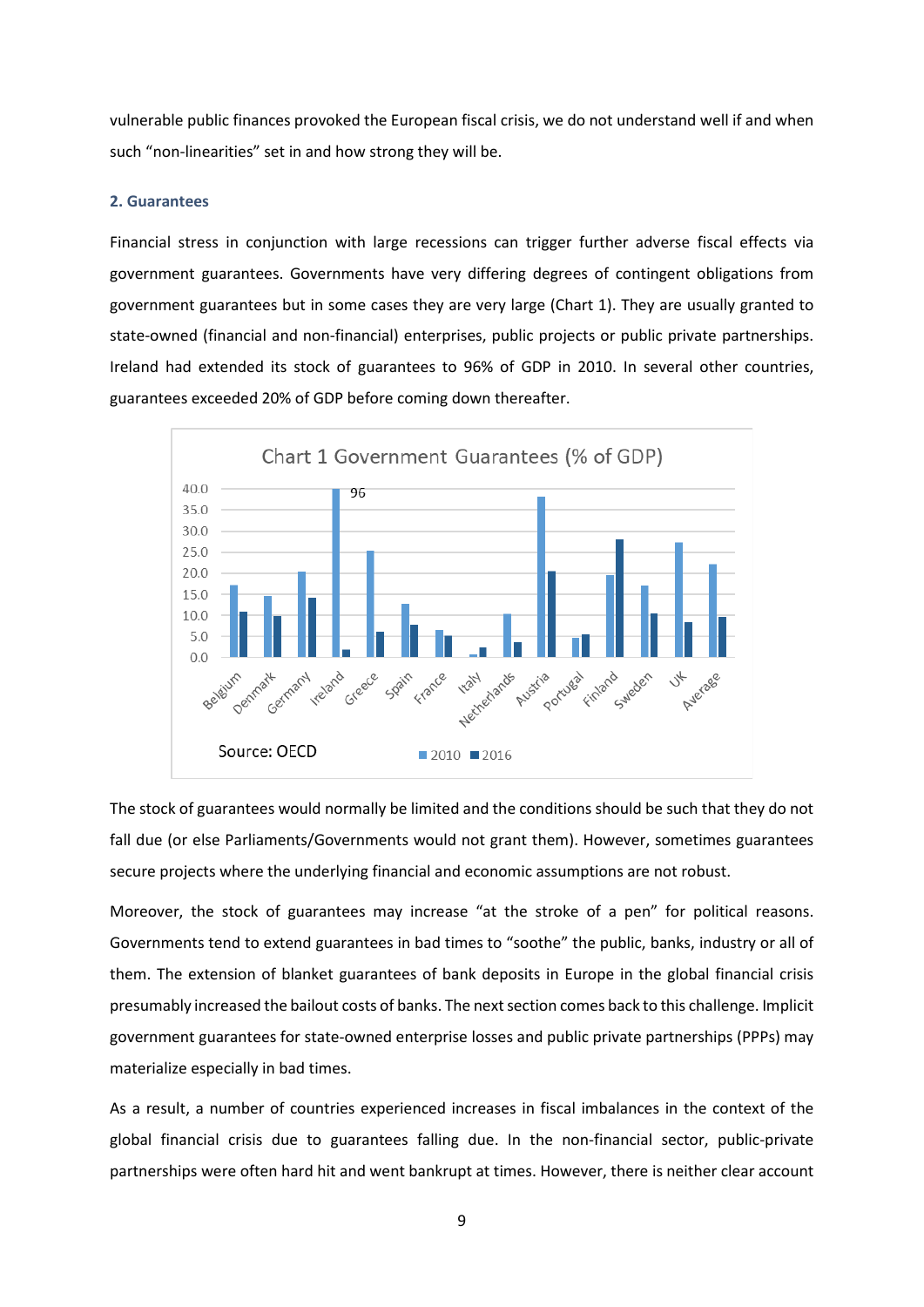of losses due to the calling of guarantees or failing PPPs, nor any literature that looks at the vulnerability of governments to such risks in relation to real and financial sector developments.

Finally, there is a further little-explored channel from financial developments to the real economy and, thereby, indirectly to fiscal risks. Boom-bust cycles such as the global financial crisis and the preceding boom can undermine long term growth prospects (Borio, Kharroubi, Upper and Zampoli, 2015). In boom periods with rapid credit growth, labor and capital tend to migrate into the booming sectors. In Spain or Ireland, too many workers went into construction, which is a low productivity sector by itself. The job opportunities there kept some young people from continuing their studies. In Ireland and the UK, the financial sector displayed similar patterns. When the boom ended, much capital and labor became redundant.

There was hence be a negative effect from both these effects on productivity and potential economic growth. At some point, when capital is reallocated the country may return to its former growth path, but it can take quite some time. Negative long-term growth effects, if undetected, risk undermining fiscal balances if the fiscal position is seen as stronger than it really is and if expenditure dynamics do not adapt to weaker economic dynamism.

#### **IV. Financial Sector Risks — Banks**

Financial sector risks for fiscal balances are well known and well-documented in as much as they relate to banking crises. The latter often follows asset price surges, credit expansion and the tightening of financing conditions as much BIS work has demonstrated.

The costs of the financial crisis can be huge. The IMF reported a gross impact for banking sector support of between 4 and 36% of GDP in the global financial crisis until 2015 (IMF, 2015) (Table 5). Greece and Ireland experienced the highest costs. When looking at fiscal costs relative to banking assets at the height of the crisis in 2009, there is slightly less divergence as the costs were highest in countries with large banking systems such as Ireland and the Netherlands (an exception is Greece).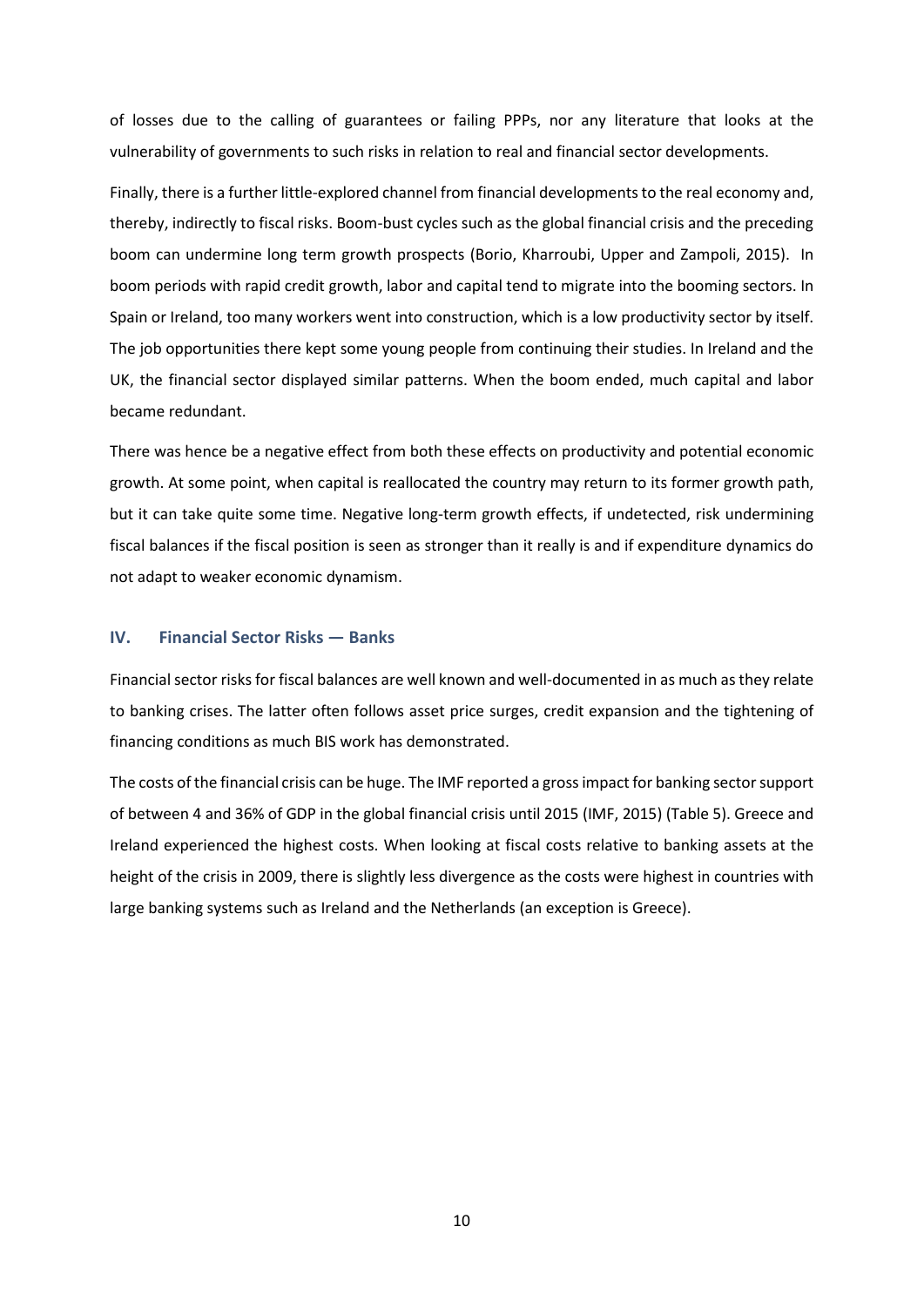## **Table 5 Financial Crisis Support post 2009**

|                      |                         | Gross impact in % of end 2009 Banking |
|----------------------|-------------------------|---------------------------------------|
|                      | Gross Impact (% of GDP) | Assets                                |
| Austria              | 6.2                     | 5.6                                   |
| Belgium              | 7.2                     | 8.9                                   |
| Cyprus               | 20.0                    | $\cdots$                              |
| Germany              | 12.3                    | 10.4                                  |
| Greece               | 34.9                    | 33.1                                  |
| Ireland              | 36.3                    | 20.4                                  |
| <b>Netherlands</b>   | 17.3                    | 13.5                                  |
| Slovenia             | 12.0                    | 13.2                                  |
| Spain                | 7.4                     | 3.9                                   |
| United Kingdom       | 11.6                    | 5.9                                   |
| <b>United States</b> | 4.3                     | 6.4                                   |
| Average              | 7.4                     | $\cdot$ .                             |
| <b>US\$ Billions</b> | 2114.0                  |                                       |

Source: IMF, Fiscal Monitor, April 2015; World Bank, Global Financial Development Database

Definition: Total assets held by deposit money banks as a share of GDP. Assets include claims on domestic real nonfinancial sector which includes central, state and local governments, nonfinancial public enterprises and private sector. Deposit money banks comprise commercial banks and other financial institutions that accept transferable deposits, such as demand deposits.

The global crisis was very costly also because bank buffers were very low. Hence, the risk of bailouts in the future depends on future buffers versus risks. Bank buffers increased substantially after the crisis. Tier 1 capital in early 2010 averaged less than 10% in the countries displayed in Chart 2. By late 2017, capital had increased to about 15% and exceeded 20% in Ireland. This was a considerable improvement although many observers argued for further increases (Admati, DeMarzo, Hellwig, and Pfleiderer, 2013).

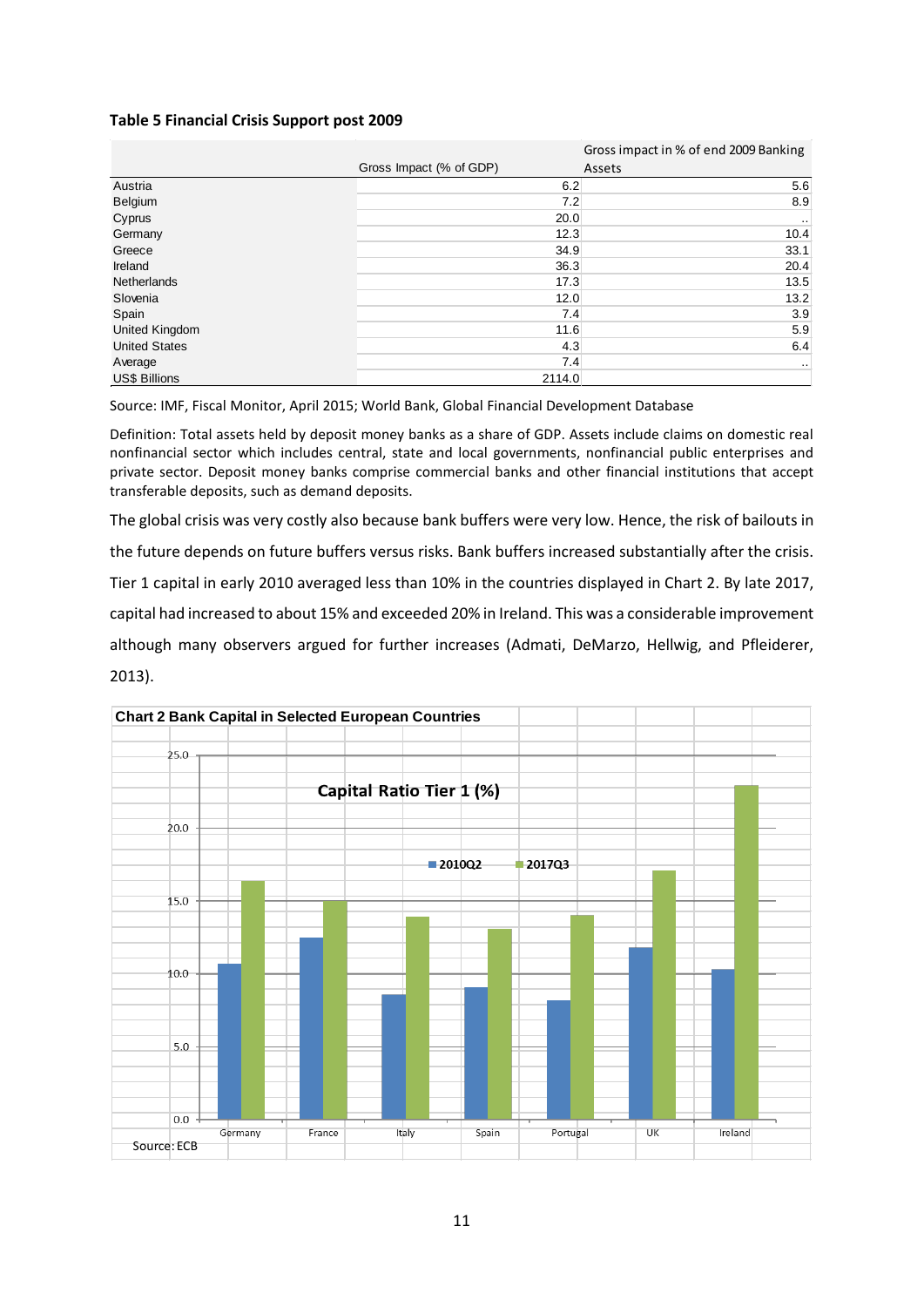During the global crisis, banks got into trouble because they did not hold enough subordinate debt, they were short of liquidity and their long term funding was not secure. In all these areas, international regulation became stronger and implementation progressed (FSB, 2019). By 2019, banks generally fulfilled minimum capital, liquidity and funding requirements. Moreover, there was agreement on a minimum leverage ratio of capital relative to total assets (3% of assets) and on a minimum lossabsorbing capacity (8% of assets). Banks had developed resolution plans so that bank failure would not plunge themselves and (through contagion) the banking system into chaos.

These changes should reduce the risk of future bank bailouts, given that the literature has identified shortcomings in these areas as correlated with fiscal costs of the crisis. Fiscal costs tended to be higher when countries had large banking sectors when they relied on external funding, when debt in the private sector was high and when government guarantees propped up banks in crisis (Amaglobeli, End, Jarmuzek and Palomba, 2015).

Fiscal and economic costs also tended to rise when a banking crisis mutated into a fiscal crisis (Laeven and Valencia, 2013). Fiscal costs increased when governments committed to blanket deposit guarantees, open-ended liquidity support, debtor bail-outs and regulatory forbearance (Honohan and Klingebiel, 2003). The last point contrasts the experience of the Nordics (rapid resolution) with Japan (forbearance) in the 1990s and certain European countries (forbearance) in the 2010s.

Borio, Contreras and Zampolli (2019) found that the fiscal costs of a banking crisis were correlated with the level and growth of credit to the private non-financial sector. Foreign exchange reserves (emerging economies) and higher bank capitalization went hand in hand with lower public debt increases. De Mooij, Keen and Orihara (2014) and Langedijk, Nicodeme, Pagano and Rossi (2015) found a positive correlation between tax policy induced debt biases and the costs of financial crises.

#### **1. Risks from Non-Performing Loans and High Private Debt**

In light of these experiences and findings in the literature, it is interesting to assess banking-related risks and vulnerabilities in advanced countries looking forward. In the late 2010s at the time of writing of this paper, there was still a significant amount of non-performing loans (NPSs) on bank-balance sheets (Chart 3). In five European countries, these exceeded 10% of total loans; in two of them, they exceeded one third of all loans.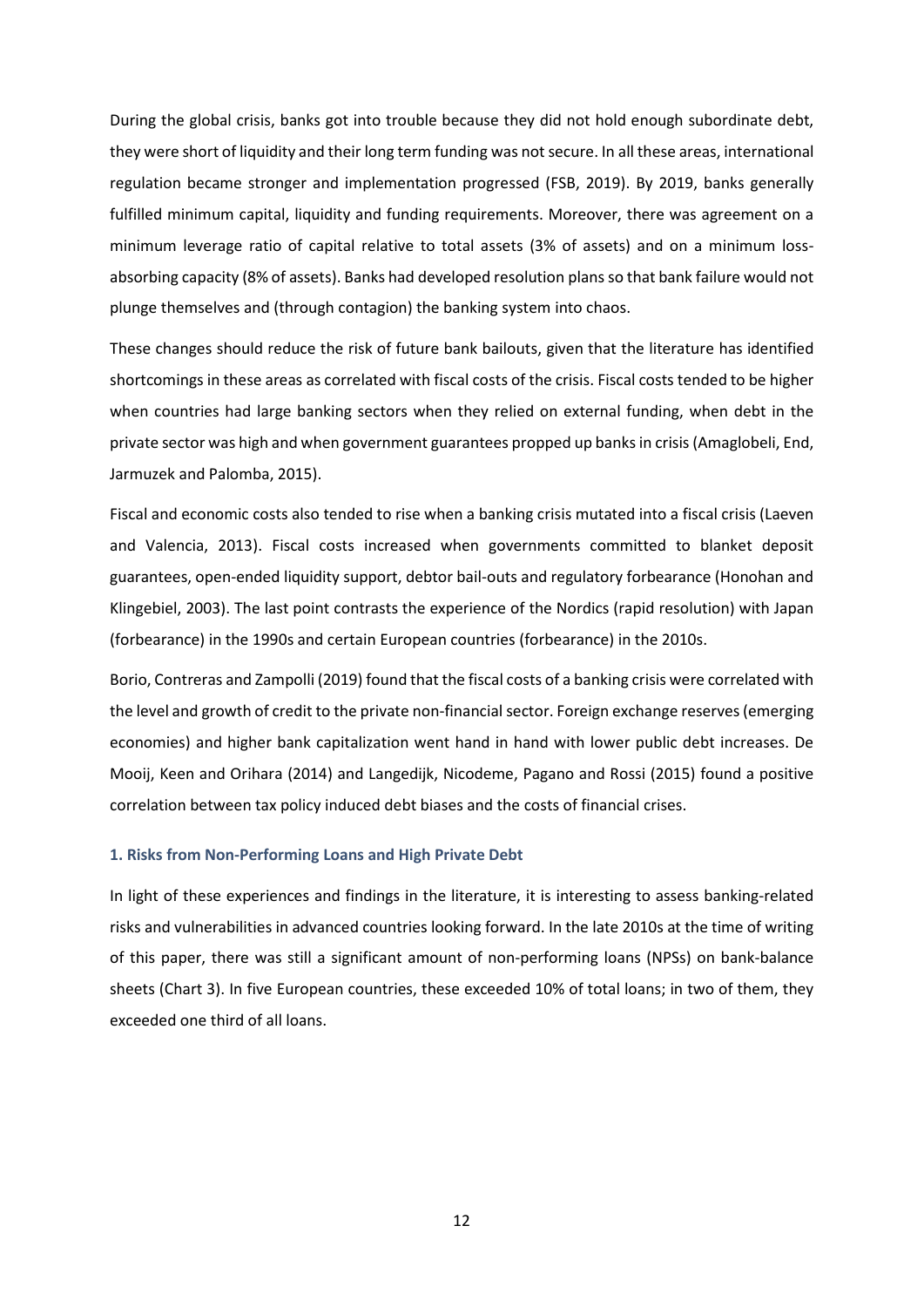

Many observers saw excessive private sector debt as a reason for bank vulnerability and losses in the context of the global financial crisis because highly-indebted companies and households were less able to absorb economic downturns and financing cost increases. However, there was little deleveraging in the aftermath of the crisis.

Household debt stayed broadly constant across advanced countries between 2007 and 2016, with some variance across countries and some cases of very high debt. Developments of corporate debt, by contrast, show a significant further increase in leverage in advanced countries on average. This and strong increases in emerging economies' debt contributed to the record global indebtedness of the private sector in the late 2010s. Table 6 illustrates that non-financial corporate sector debt had increased from an average of 82.6 to 93.7% of GDP between 2000 and 2007. A further increase to 107% of GDP occurred during 2007-2016.

The European Union monitors private sector debt against a scoreboard of indicators where the threshold for "safe" corporate indebtedness is 80% of GDP. A number of countries exceeded the safe threshold by over 40% of GDP, including Belgium, France, Ireland, the Netherlands, and Sweden. Only Spain, the United Kingdom and New Zealand experienced a significant debt deleveraging in the 2010s.

However, while the literature found a correlation between corporate debt overhang and fiscal costs (see above), there is no in-depth assessment, for example, of elasticities. Such research, for example, could permit the analysis of different policy paths and their implications for debt, growth and public finances in a backward and forward-looking manner (and hence also a better understanding of the merits of risk prevention and reduction).

Moreover, such research could analyze more deeply, when private debt becomes a systemic risk for the economy (with contagion across companies) and the financial sector (with contagion across banks)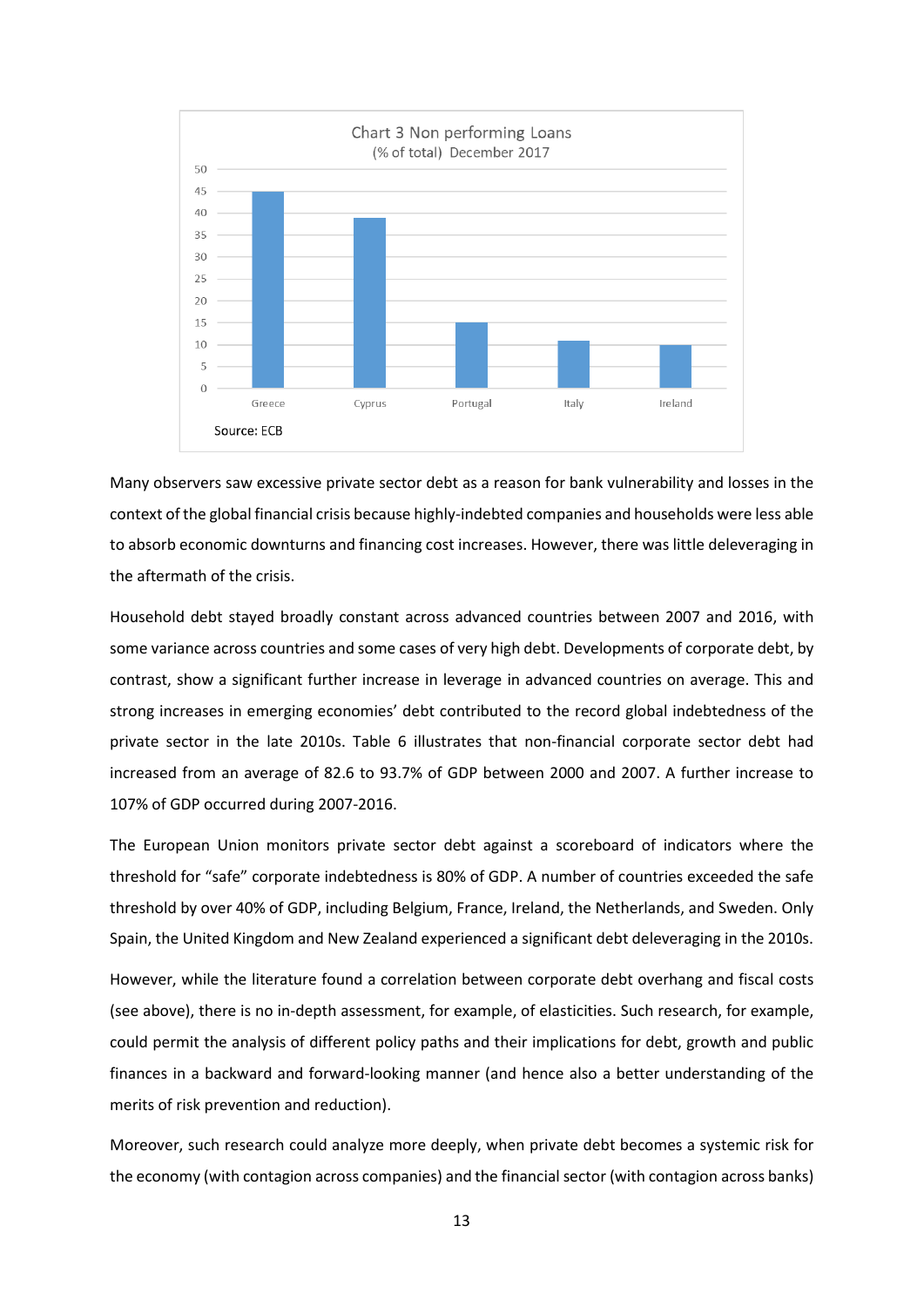so that government involvement is difficult to fend off. This could give rise to more state-contingent sustainable private debt thresholds than the rule-of-thumb figures that the European Commission currently applies.

|                                        |       |       |       | Change pp | Overhang |
|----------------------------------------|-------|-------|-------|-----------|----------|
|                                        | 2000  | 2007  | 2016  | 2007-16   | pp >80   |
|                                        | (1)   | (2)   | (3)   | (4)       | (5)      |
| <b>Euro Area</b>                       |       |       |       |           |          |
| Austria                                | 82.6  | 88.8  | 90.9  | 2.0       | 10.9     |
| Belgium                                | 104.7 | 122.6 | 166.2 | 43.6      | 86.2     |
| Finland                                | 90.3  | 94.1  | 114.1 | 20.0      | 34.1     |
| France                                 | 97.8  | 104.0 | 131.5 | 27.5      | 51.5     |
| Germany                                | 57.8  | 56.0  | 52.8  | $-3.2$    |          |
| Greece                                 | 39.1  | 50.5  | 63.9  | 13.4      |          |
| Ireland                                |       | 127.7 | 246.8 | 119.1     | 166.8    |
| Italy                                  | 56.0  | 74.5  | 73.8  | $-0.7$    |          |
| Netherlands                            | 128.9 | 111.3 | 123.0 | 11.8      | 43.0     |
| Portugal                               | 82.5  | 109.9 | 112.3 | 2.5       | 32.3     |
| Spain                                  | 73.0  | 124.4 | 101.7 | $-22.7$   | 21.7     |
| <b>Other EU</b>                        |       |       |       |           |          |
| Denmark                                | 69.7  | 106.5 | 104.1 | $-2.5$    | 24.1     |
| Sweden                                 | 105.6 | 97.0  | 122.2 | 25.2      | 42.2     |
| <b>United Kingdom</b>                  | 79.8  | 94.7  | 82.9  | $-11.9$   | 2.9      |
| <b>Other Advanced Economies</b>        |       |       |       |           |          |
| Australia                              | 68.1  | 80.4  | 80.2  | $-0.2$    | 0.2      |
| Canada                                 | 86.9  | 85.9  | 111.4 | 25.5      | 31.4     |
| Japan                                  | 119.7 | 103.0 | 101.2 | $-1.8$    | 21.2     |
| Korea, Republic of                     | 91.3  | 88.6  | 100.4 | 11.8      | 20.4     |
| New Zealand                            | 82.0  | 94.7  | 81.7  | $-13.0$   | 1.7      |
| Switzerland                            | 86.1  | 90.2  | 111.4 | 21.3      | 31.4     |
| Singapore                              | 80.5  | 77.9  | 107.0 | 29.1      | 27.0     |
| <b>United States</b>                   | 63.9  | 69.7  | 72.2  | 2.5       |          |
| Averages                               |       |       |       |           |          |
| Unweighted average (excl. Sgp. + Kor.) | 82.6  | 93.7  | 107.0 | 13.3      |          |

**Table 6 Nonfinancial Corporate Debt, Loans and Debt Securities (Percent of GDP)** 

#### Source: IMF

Debt overhang only for countries with positive figure.

#### **2. Government Debt with Banks**

A further important vulnerability on bank balance sheets is government debt. Banks can incur losses from government debt revaluation and restructuring. They use government debt for collateral and liquidity reasons. These functions can suffer when government debt becomes less liquid and credible. Moreover, there is a correlation between the rating and financing conditions of banks and their sovereign. This link suggests that the value of implicit government guarantees differs significantly across countries (CGFS, 2011).

Banks are less vulnerable when governments have fiscal buffers. Vulnerability also goes down when government debt holdings on bank balance sheets are limited, especially when that debt is risky. A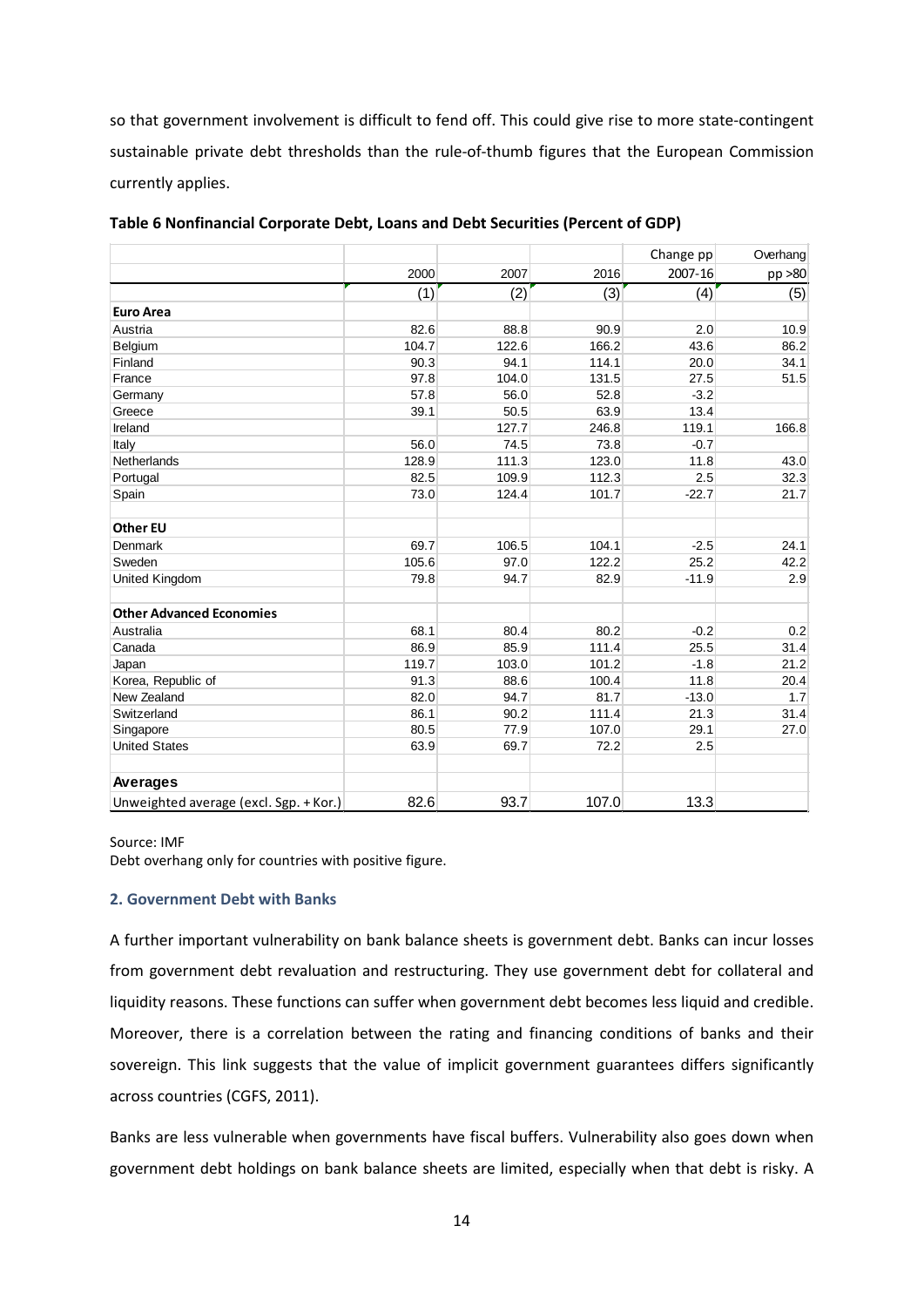hypothetical example for illustrative purposes only: if a bank holds 500% of its capital in government debt and that debt faces a 20% haircut, the loss would (mechanically) wipe out the banks whole capital. Similar calculations can be made for aggregate capital versus total government debt holdings by the banking sector.

In many countries, banks hold 20% or even 40% of government debt on their balance sheets (Chart 4). This is not very risky when public debt is safe, that is when total government debt is reasonably low. However, there are two country groups with medium and high vulnerability respectively. France, Canada and Belgium report government debt not far from 100% of GDP and banks hold about 20% of this debt. Losses on these holdings would have important effects on bank buffers and operations but quantitative analysis is not readily available.

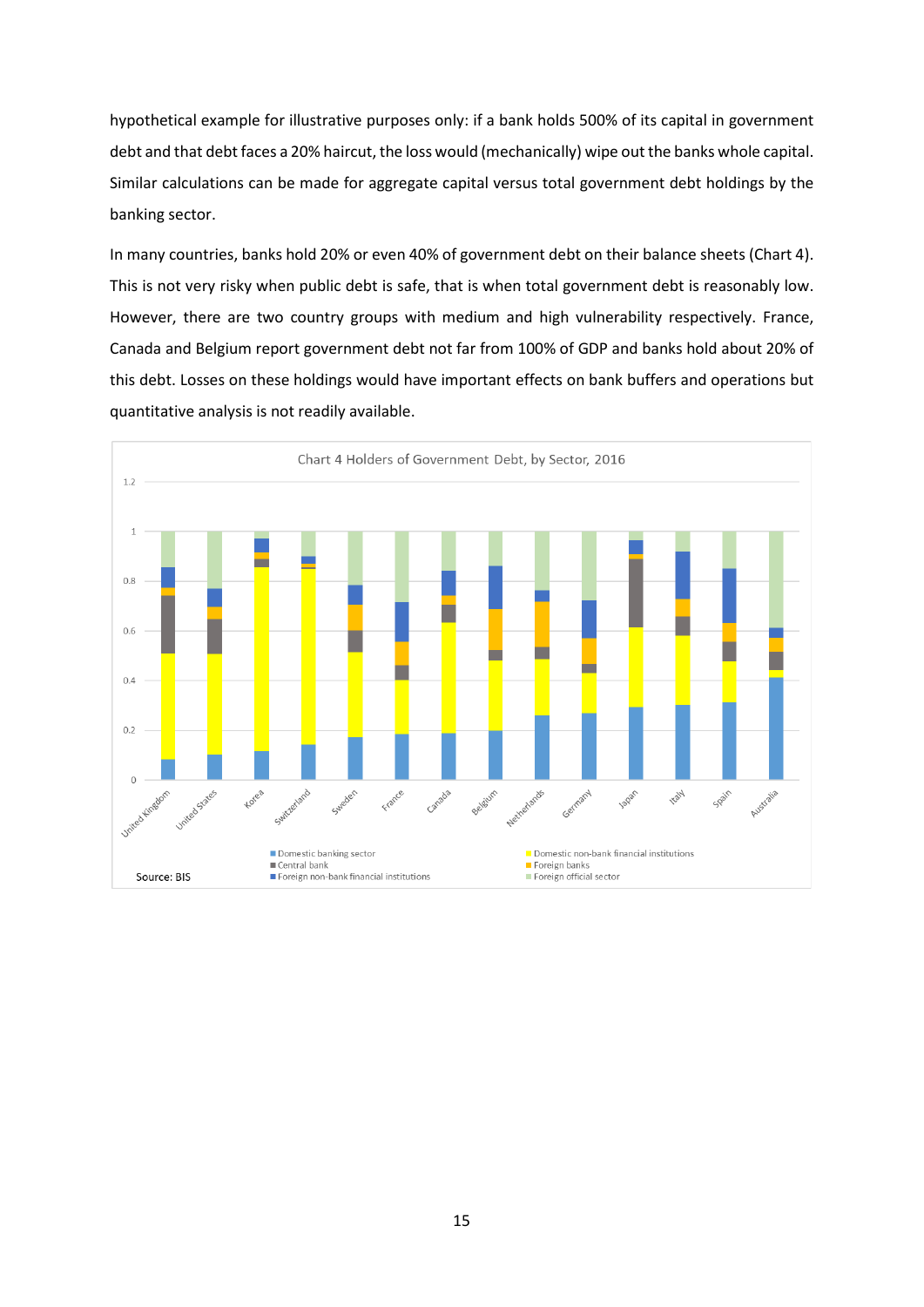

In sum, banks have increased their buffers significantly since the global financial crisis. However, high corporate debt, non-performing loans and exposure to government debt in a number of countries point to remaining vulnerabilities in the banking system. However, there is limited understanding of how important these remaining risks are.

Stress tests at the micro (bank) level point to sufficient resilience across advanced countries at the time of writing. But government financing difficulties did not seem to feature prominently in such tests. There also does not seem to be much analysis about the sustainable exposure to public debt even though this may not be prohibitive to assess given expected losses implied in ratings and potential losses in stress scenarios. Unease remains in light of the described vulnerabilities.

#### **V. Financial Sector Risks—Non Banks**

The financial crisis of the past decades in advanced countries emanated from the banking system. However, already in the global financial crisis, risks from non-bank, market based finance (or shadow banking) played a role. Banks had thought that they had off-loaded significant risk into special purpose vehicles. Moreover, holdings of government bonds on bank balance sheets resulted in some spillbacks to banks and the real economy. The bailout of the life insurer AIG illustrated the potential magnitude of risks from derivatives. Moreover, almost 20 years ago the failing hedge fund LTCM in the context of the Asian crisis suggested that contagion risk across asset managers was so important that it warranted a coordinated (private sector-led) bailout.

The size of the non-bank financial sector has grown enormously and disproportionately in recent decades. Of the total global debt of US\$ 200 trillion in 2017, about ½ or 100 trillion were part of the broader shadow-banking sector. The BIS saw half of that, US\$ 50 trillion or 70% of global GDP, to be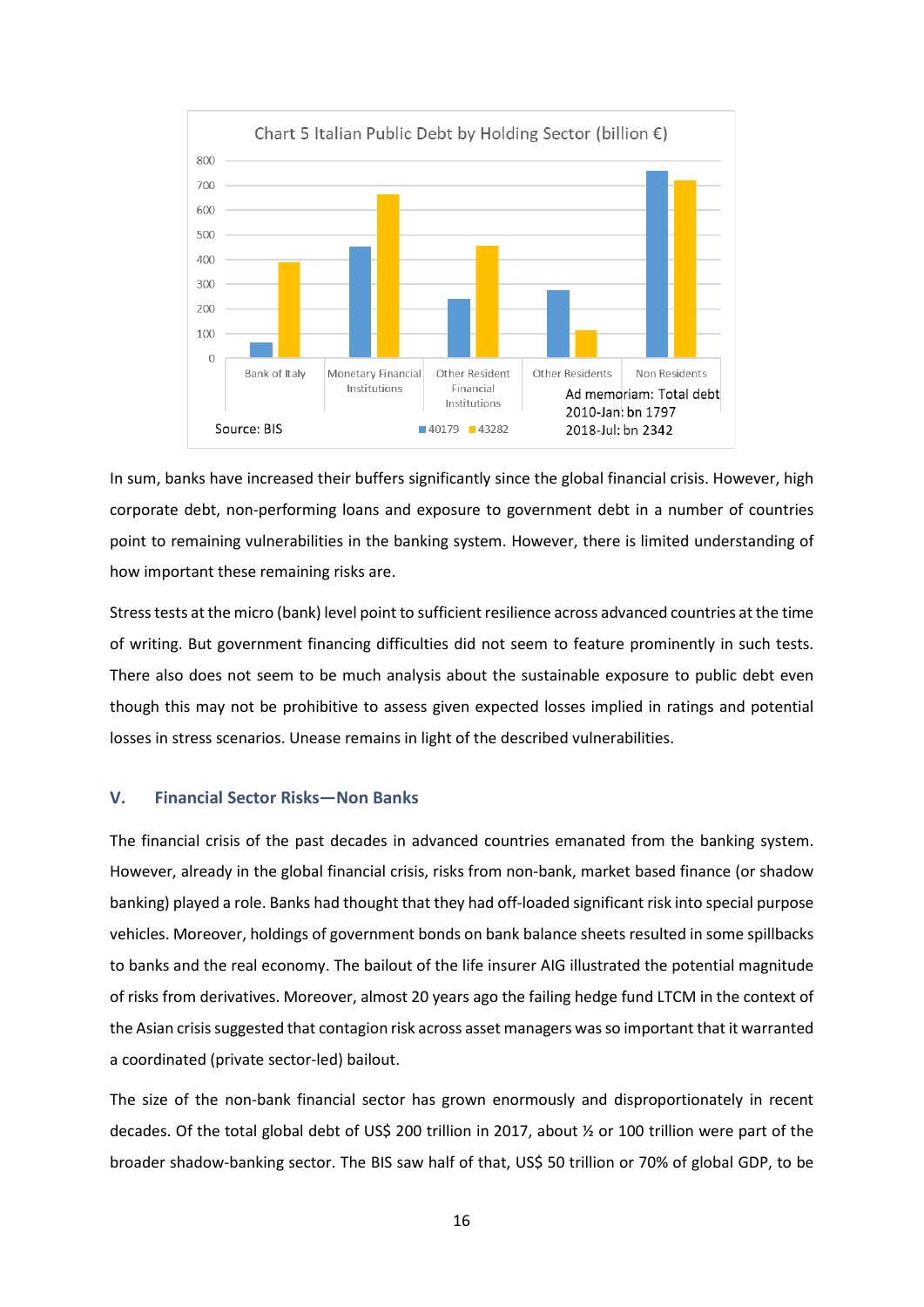potentially volatile and subject to run risks. This included collective investment vehicles (71%), nonbank financial entities engaging in loan provisions (7%) and market intermediaries depending on shortterm funding (8% of the total).

In the context of the financial crisis, the G20 countries decided to strengthen regulation of the nonbank financial sector to increase buffers and make the industry more resilient. However, progress was mostly slower than in the banking area, except for life insurances. The G20 "only" approved standards for attaining better supervision and greater buffers in the asset management industry in the autumn of 2017. Since, then IOSCO, the international securities regulator, has agreed on how to operationalize the standards and a first assessment took place by the FSB in early 2019.

The assessment showed less progress with the implementation of the regulatory agenda (FSB, 2019) and, consequently, more uncertainty as to the increase of buffers in this industry. Implementation of IOSCO recommendations was well advanced in half of the (24) FSB countries, including the USA and China. Most countries introduced the fair-value approach for money-market fund portfolios. However, there was less progress in liquidity management, securitization, risk-based capital requirements for equity in funds, and large exposures. Work on securities financing transactions (SFTs), including haircuts on non-centrally cleared SFTs, was still at an early stage.

#### **1. Risks and potential transmission to public finances**

Risks in the non-bank financial sector emanate mainly from rising interest rates and spreads, so-called snapback risks, in a high asset price, risk-taking and leverage environment. Low interest rates contributed to this environment and "low for long" would provide a further boost (ESRB, 2016). Snapback risks appear to be limited at the short end, given forward guidance and ample liquidity from central banks. However, long-term rates and spreads for credit risk could change suddenly and strongly, thus stoking vulnerabilities.

First, automated trading and fickle investor behavior can lead to sudden reversals of the risk sentiment and sharp changes in rates and asset prices. This, in turn, could stoke solvency and liquidity problems in the asset management industry. When certain assets turn bad, there is a significant risk of contagion. The bundling of assets in ETFs can result in the sell-off of all the assets in the Fund rather than only the affected ones. This could lead to firesales of assets spreading from companies to sectors, to countries and even to country groups. Asset managers may not have enough liquidity especially if markets dry up.

A number of liquidity management instruments have been designed to mitigate such risks. These include redemption fees, suspension of redemptions and redemptions in kind, gates or liquidity buffers

17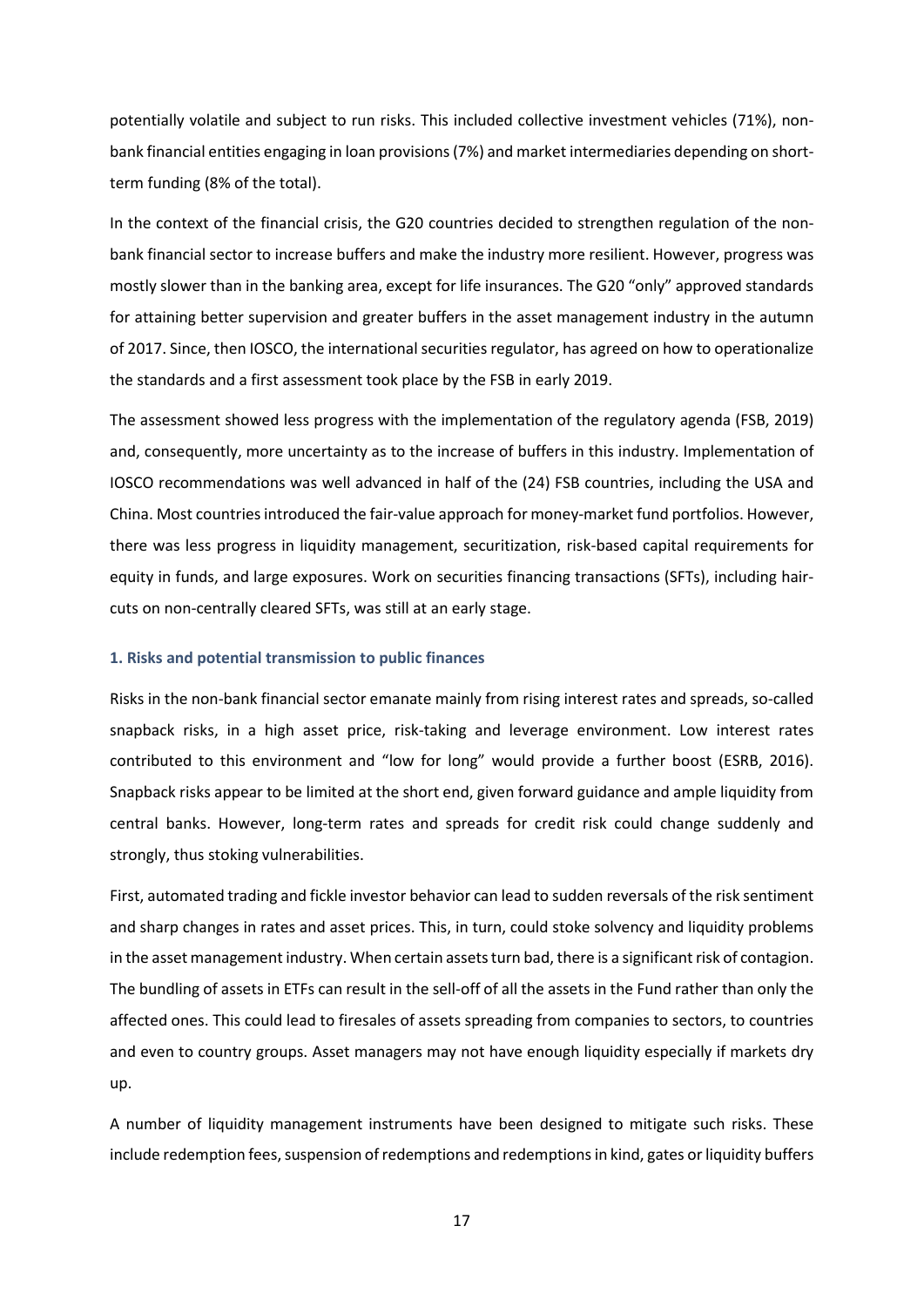to mention only a few. European countries all applied such instruments in 2018, but to very varying degrees (ESRB, 2018).

Regulation and ratings can reduce but also exacerbate snapback-related risks. Given cliff effects between investment and non-investment grade assets, the volatility of prices and liquidity may be particularly strong in the BBB and BB segment of the market. If there is a wave of downgrades in the context of a recession, the BBB market may shrink and become less liquid. The high-yield market may not be able to absorb the increased supply of existing and newly downgraded debt and even freeze.

Some numbers underpin this concern. Between 2008 and 2018, the global corporate bond market doubled from 6.5 to 13 trillion US\$ (Chart 6; see Celik, Demirtas and Isaakson, 2019). This is about 10 times the market for high-yield non-investment grade debt. Almost half of the market is in the US but growth has been strongest in China. Over half of the market was rated in the BBB range in 2018 (up from a historic 25-40%) while the share of AA or better had fallen from about 25% in 2000 to less than 10% in 2018 (Chart 7). Moreover, a growing share of this debt was the so-called covenant light debt where creditor rights were more limited. This reduces the risk of early asset seizure, foreclosure and downgrades. However, it may induce moral hazard by debtors and increase the risk of runs if creditors realize their weak position.

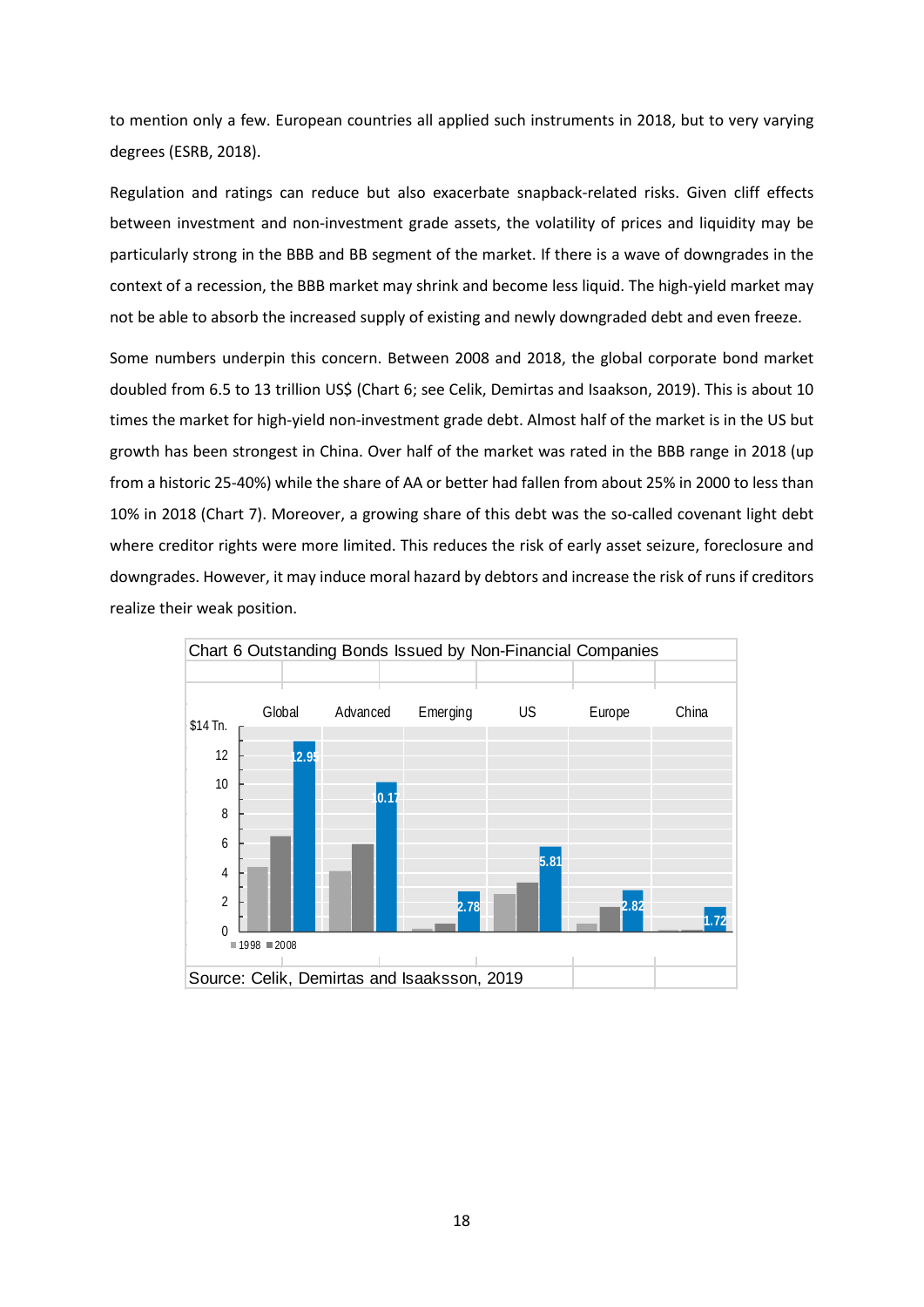

Chart 7 Rating Composition of Investment Grade Corporate Bonds

Why is this important for government finances? Run risks on vulnerable enterprises and the prospect of corporate (mass) bankruptcy are likely to provoke calls for government bailouts and guarantees. Failing asset managers and panic in the industry are also likely to lead to calls for government support, especially if the players are big and the private sector cannot organize their own rescue or takeover.

How large are these risks? One can only speculate but a 4% cost for the government (the lower bound of country experiences during the financial crisis in Table 5) on an industry of 50 trillion would imply a burden of 2 trillion US\$. Costs would very much depend on buffers and policy choices. The absence of analysis is somewhat puzzling, given past experiences.

Finally, asset managers also hold significant amounts of government debt. If such debt is of vulnerable governments with marginal ratings, the industry could stoke runs, volatility and sudden stops while having to deal with losses. Chart 5 showed that resident non-bank financial institutions held Euro 450 billion of Italian debt in late 2018. Non-residents held a total of 700 billion (though this included banks and other holders). The French non-banking sector appears to have held about 150 billion of Italian government bonds in the summer of 2018 (BIS, 2018).

Second, the non-bank financial sector includes a significant share of life insurers and pension funds. While life insurers were in a better space according to FSB scrutiny, there was a serious issue of underfunding of pension funds. Rauh (2018) estimated the funding gap for US, UK, Dutch and German pension funds at over 5 trillion US\$ in 2015/16 (Table 7). The US gap of 4 trillion constituted about 20%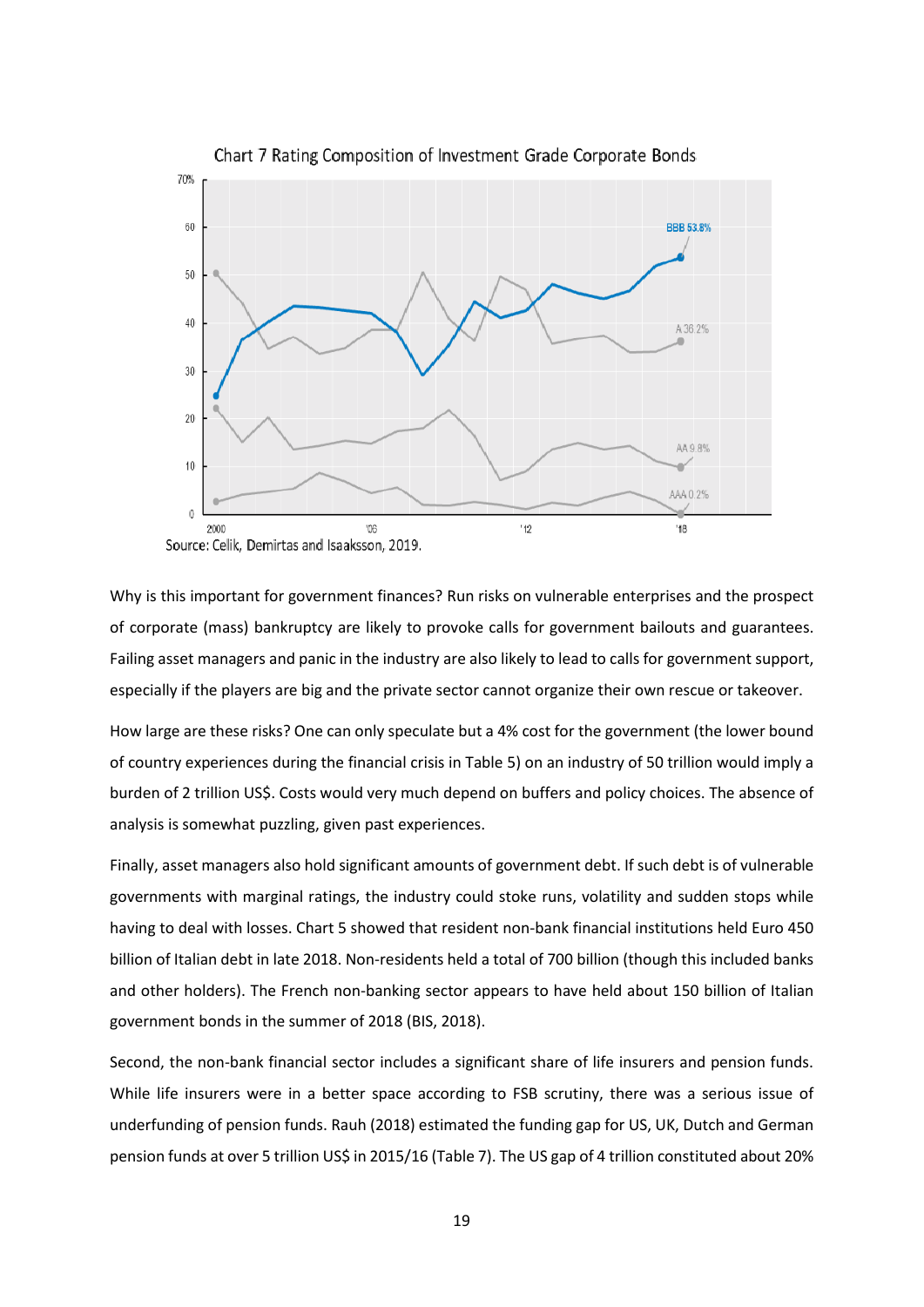of US GDP. In an adverse scenario, the gap in the Netherlands and the UK would potentially exceed 50% of GDP. The OECD (2019b) reports very large potential funding gaps as well.

|                         | <b>Total liabilities</b> |        |      | Adverse scenario |
|-------------------------|--------------------------|--------|------|------------------|
|                         | Actuarial (billion)      | Market | Gap  | Additional gap   |
| <b>US Public (2015)</b> | 4967                     | 7435   | 2468 |                  |
| US Corporate (2016)     | 1878                     | 3075   | 1197 |                  |
| <b>US Union (2015)</b>  | 614                      | 1212   | 598  |                  |
| UK (2016)               | 1825                     | 2566   | 741  | 1411             |
| Netherlands (2016)      | 1257                     | 1339   | 82   | 348              |
| Germany (2016)          | 171                      | 210    | 39   | 61               |
| Total (sum/average)     | 10712                    | 15837  | 5125 | 1820             |

## **Table 7 Situation of Pension Funds**

Source: Rauh (2018)

Is this a risk for government finances? Most probably yes, and especially in a major recession or crisis. It is hard to conceive that significant pension funds go bankrupt, leaving millions of pensioners stranded. One could argue that the risk is lower with defined contribution systems where the pensioners bear the risk of lower returns. However, if the cuts in pensions and the number of pensioners are large, political (and economic) pressure for bailouts will also be very strong.

Third, derivatives trading is largely taking place via regulated intermediaries, so-called central counterparties or CCPs. This has made derivatives trading and exposures much more transparent which is a big plus. On the other hand, counterparty risk has become more concentrated. CCPs adopted mechanisms to deal with losses via margins and loss sharing mechanisms, and resolution regimes were put in place. However, the industry may still be prone to runs and panic given how big derivative exposures are. This, in turn, suggests that governments might have to step in, especially when problems are or threaten to be systemic.

In summary, failing asset managers, corporates, pension funds and CCPs are likely to constitute significant implicit fiscal liabilities especially when a recession or crisis risks to become (or to be perceived as) systemic. However, there are no studies on past or future risks, partly due to the lack of historical experience. This is even more reason for prudence via high buffers in the non-bank financial industry and good, well-implemented regulation.

#### **VI. Central Banks**

Central bank losses are a further risk of governments. How relevant such risks are dependent on a number of factors and this section only provides a very cursory glance. First, central banks, like any bank, have capital buffers. Moreover, some central banks have significant reserves, e.g. in undervalued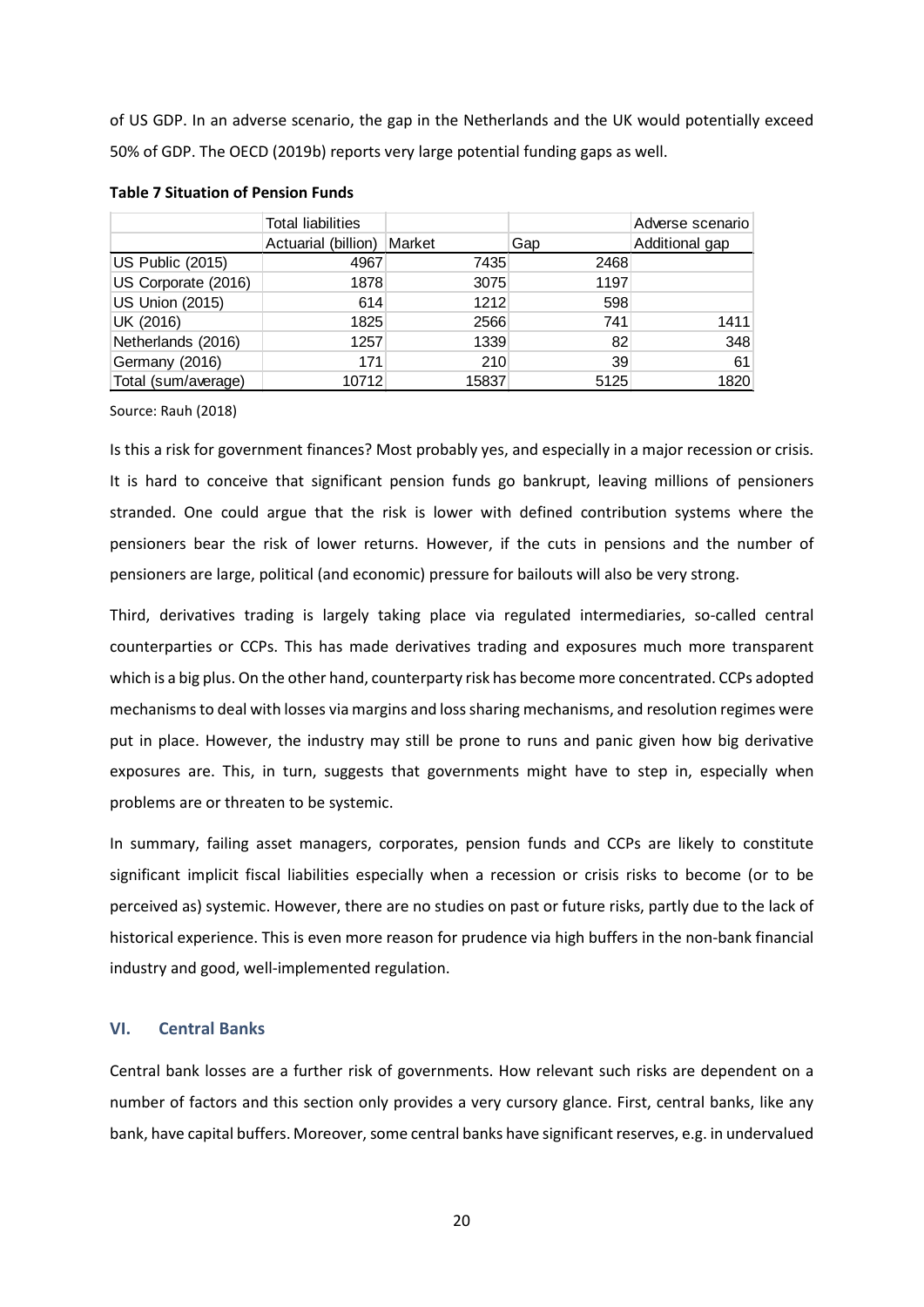gold holdings. There have also been instances where central banks operated with negative equity (or unrealized losses) with the expectation that profits would recapitalize the bank over time.

In principle, and at least theoretically, central banks can "print their own money" and, thereby, shield themselves and governments. For example, the government can issue debt to capitalize the central bank, which the bank, in turn, can acquire and put on its balance sheet. Central banks also sometimes assumed financial sector losses on their balance sheets in the past (e.g., losses "parked" in special accounts). Whether this is neutral for the reputation, operation and independence of central banks depends but typically, central banks are very concerned about losses for these reasons.

In the context and aftermath of the financial crisis, advanced country central banks have taken on board risk through two channels: securities accepted in liquidity operations and asset purchases. Liquidity operations typically involved haircuts on collateral, thereby, limiting risks. For asset purchases, by contrast, the risk is with central banks, and the most important asset category is government debt.

Central banks held about one fifth of advanced country government debt in mid-2018 or almost US\$ 10 trillion (Chart 8). The most important holdings were with the Bank of Japan (3.9 trillion) and the US Federal Reserve (2.4 trillion). The central bank holdings of France, Italy, the UK, Switzerland and Germany were in the 400-600 billion range. The Bank of England and the Bank of Japan held the largest share of total government debt—20-30% (see earlier Chart 4). The central banks of these two countries, plus Italy and Switzerland also reported the largest exposure as a share of GDP. Swiss central bank debt holdings were mostly from foreign governments.

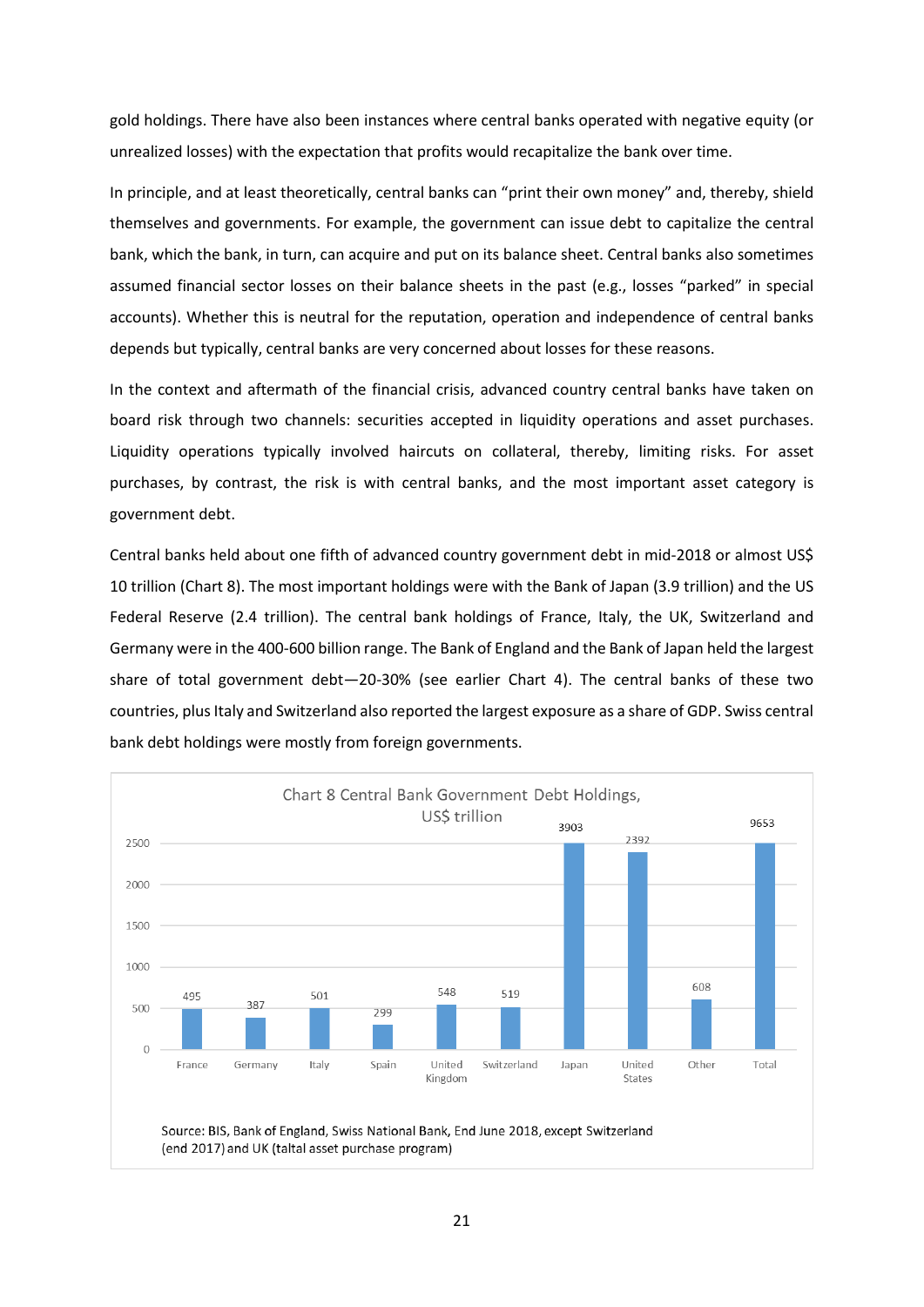Whether such risks materialize and potentially burden government finances depends on the riskiness of government debt holdings. As long as no visible losses or write-downs occur, there is no visible balance sheet effect. Still, the vulnerabilities may be important.

There are a number of studies on central banks' role in fiscal and financial crises but there is little to no quantitative analysis of fiscal-financial risks in advanced countries via this channel. An exception is perhaps the study by Durre and Pill (2011) that examines how much government debt on the Eurosystem balance sheet could be "retired" from Eurosystem profits (seignorage). Current Eurosystem holdings fall into their range of about 1.5-2.5 trillion euros with the range being highly dependent on assumptions. In any case, central banks can only finance debt that way once.

"Normally", the central bank acquisition of government debt constitutes risk shifting within the country. It should be broadly neutral for sustainability when looking at the central bank consolidated with the rest of the public sector. If the central bank buys long term debt via short term central bank deposits, this reduces short term financing costs of government if the long rate is above the short rate. However, it may raise long term risks, as it changes the financing profile of the (consolidated) government to the short end.

The temporary effect of quantitative easing (QE) on interest rates and debt service costs is, therefore, not necessarily a sign of a permanent softening of the government budget constraint. QE is only nonneutral for national sustainability if it is mutualized at the supra-national level. In Europe, that holds for a limited fraction of the central bank asset purchases.

#### **VII. International linkages**

Fiscal financial vulnerabilities are increasingly international for two reasons. First, banks and non-banks hold more and more international assets, whereby financing problems can transmit across borders, undermine financial stability and cause fiscal risks at home. Second, international financial support programs have become much larger over time so that the classic IMF-based, pre-funded support system is not sufficient any longer.

#### **1. International credit**

Cross border financing that the BIS characterizes as international credit includes cross border and foreign currency bank lending and international debt securities held by banks and non-banks. It is this channel, and the related financial losses and risks and real economy effects that make buffers in the bank and non-bank system a truly international concern. And this is not just theory. In the global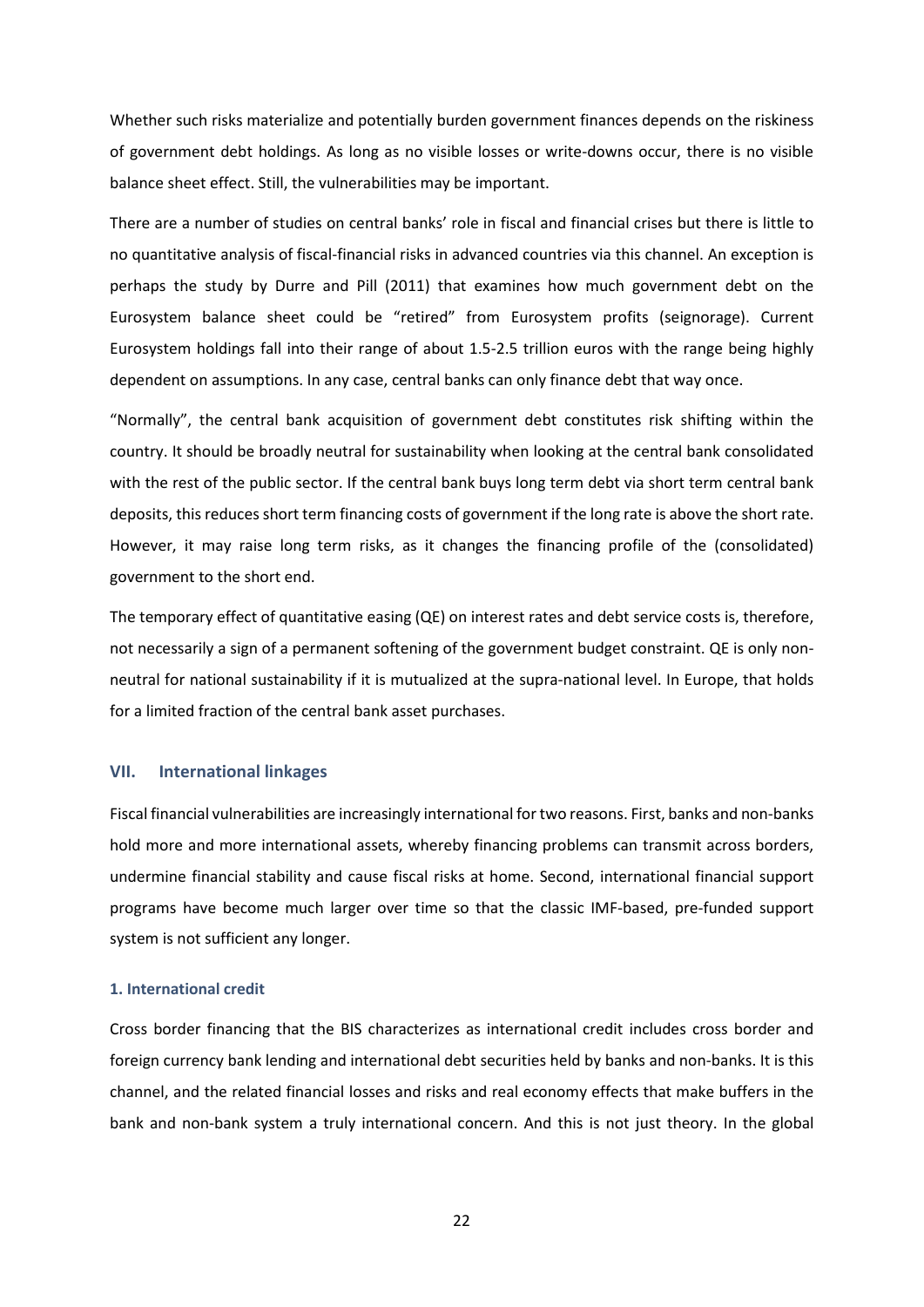financial crisis, significant losses accrued across borders, bankrupting, for example, important German banks.

The magnitude of international exposures in the financial system is huge. In 2018, international credit exceeded US\$ 30 trillion, almost 40% of global GDP (Table 8). International lending included 13.3 trillion, which was almost 40% of total credit. 17.5 trillion or almost 60% of total credit concerned international debt securities holdings. The figures include over 5 trillion in foreign currency lending and a similar amount of international bond holdings by banks.

Risks are, hence sectoral and cross-sectoral, with significant potential for spillover risks from the nonbank to the banking sector. The extent of fiscal risks from these holdings depends on the health of the domestic and foreign debtors and creditors and, again, no systematic studies are available.

## **Table 8 International Credit**

|                       | Trillion \$ | % of Global GDP |
|-----------------------|-------------|-----------------|
| Total                 | 30.7        | 37.6            |
| <b>Bank loans</b>     | 13.3        | 16.3            |
| Cross border          | 8.0         | 9.8             |
| Local in foreign cul  | 5.3         | 6.4             |
| International debt se | 17.5        | 21.3            |
| Held by banks         | 4.7         | 5.7             |
| Held by non banks     | 12.8        | 15.6            |

Source: BIS Quarterly Review, September 2018

#### **2. Safety Nets**

As regards international financial safety nets, the founders of the IMF-based financial system after World War II should feel thoroughly vindicated. The system allowed increasing international financial interdependence and liberalization of international capital flows without devastating crisis, deglobalization and pushback (unlike in the great depression). However, the growing interdependence and openness have gone hand in hand with a number of national and regional crises.

Crises will happen again just as commercial and policy errors will reoccur. It is perhaps also "normal" that the size of financial support packages has increased significantly over time given globalization, financial integration and growing international exposure (Table 9). Programs since the start of the global financial crisis have exceeded 10% of GDP, not including much higher regional support in the European countries. This compares to programs worth 2-9% in the 1995-2001 period.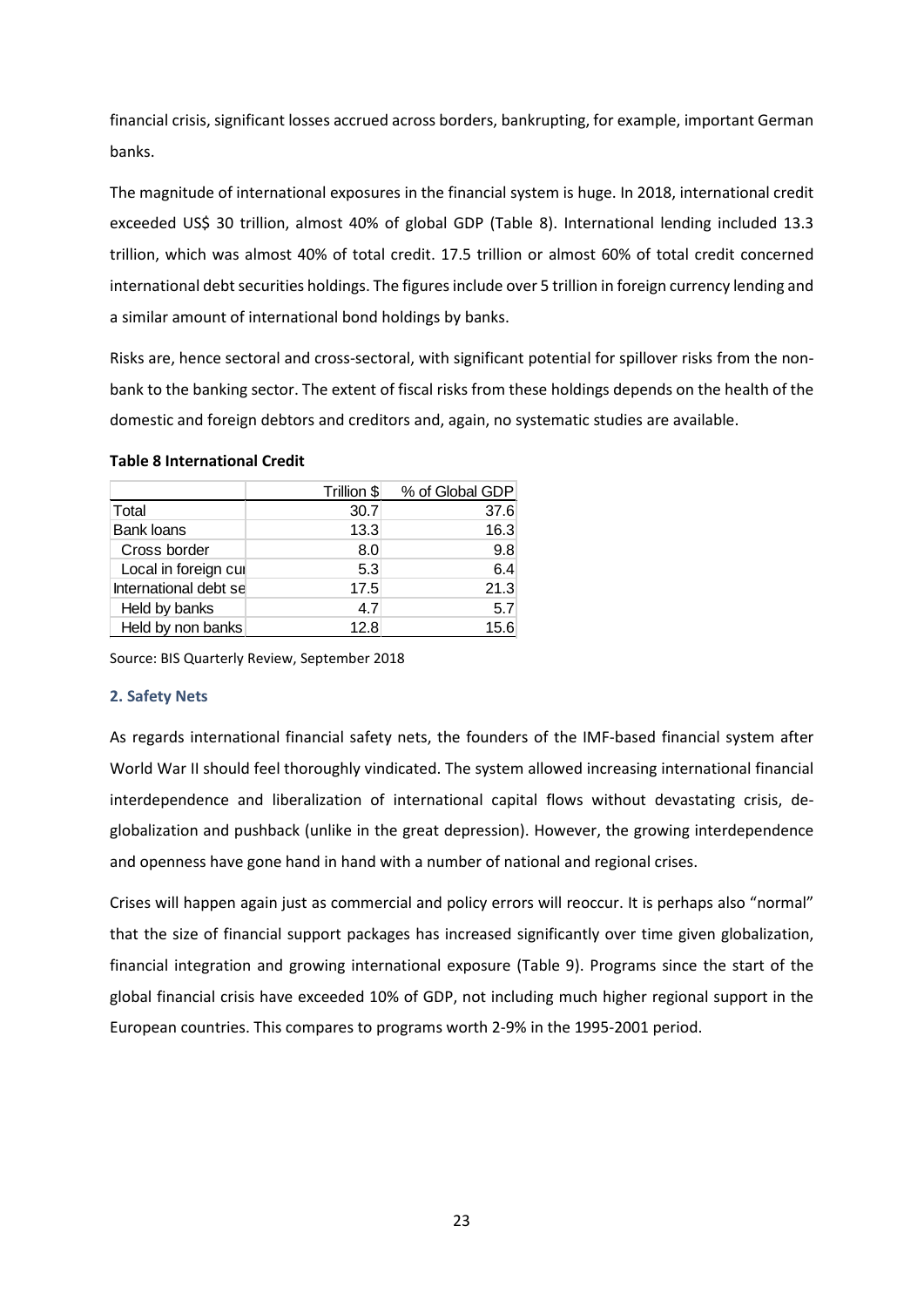### **Table 9 The Size of IMF Programs**

|           |      | Amount Approved<br>(Billion SDRs) | Amount Approved<br>(% of GDP) 1/ |
|-----------|------|-----------------------------------|----------------------------------|
| Argentina | 2018 | 40.7                              | 11.2%                            |
| Greece    | 2012 | 23.8                              | 14.9%                            |
| Portugal  | 2011 | 23.7                              | 15.0%                            |
| Ireland   | 2010 | 19.5                              | 13.7%                            |
| Greece    | 2010 | 26.4                              | 13.8%                            |
| Argentina | 2001 | 16.9                              | 8.7%                             |
| Korea     | 1997 | 15.5                              | 3.8%                             |
| Thailand  | 1997 | 2.9                               | 2.6%                             |
| Mexico    | 1995 | 12.1                              | 4.9%                             |

Source: IMF Members' Financial Data, GDP from World Bank. A/ GDP of respective country in indicated year.

In Europe, the absence of national monetary policy and exchange rate adjustment increased fiscal financial vulnerabilities considerably. As a result, countries decided to introduce the European Stability Mechanism, funded with paid in capital and backed by national guarantees (of about Euro 700 billion). This and higher IMF funding plus contingent mechanisms such as central bank swap lines increased the size of international buffers. However, with the ESM, the euro area introduced a real risk of (cross border) fiscal liabilities as recapitalization may at some point be needed and guarantees may be called.

#### **VIII. Compound Risks**

The global financial crisis revealed that risk analysis too often focused on fragments of the system and not the comprehensive picture. Consequently, the economic, financial and fiscal costs were much larger than anybody had expected or modelled. This was partly due to the lack of buffers in several places of the system but also due to the number of channels and the compound effects on fiscal balances.

As argued above, there is little to no in-depth analysis of the costs and effects of the different transmission channels and the compound effects, especially from a forward-looking perspective. However, one short cut is to measure the aggregate output loss and debt increase relative to a counterfactual.

Such an assessment is very difficult for output as the alternative growth path is truly unknown. It is somewhat easier for the total effect of fiscal financial vulnerabilities. The total debt ratio at the start of the episode can be compared with the debt ratio at the end (even though in principle one should exclude the debt increase that would have happened anyway without crisis). The change in the debt ratio, therefore, is a proxy for the compound effect of the global financial crisis.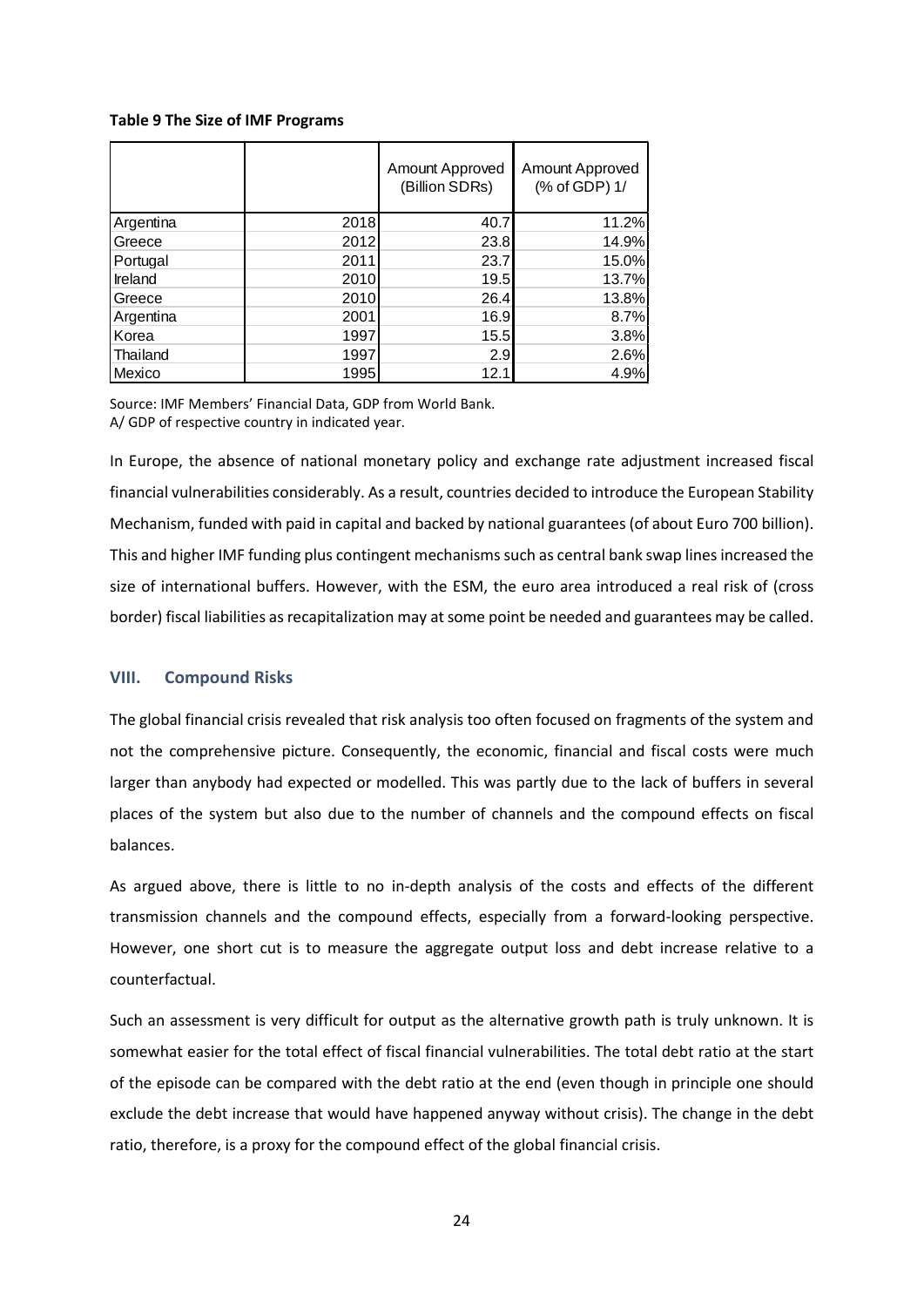The change in public debt during and after the financial crisis was rather staggering, especially in some of the European crisis countries (Chart 9). The Irish public debt ratio increased from about 25 to 120% of GDP, an increase of 95.7%. For Portugal and Spain, the increase exceeded 60% of GDP, for the United Kingdom it came close to 50% of GDP. This occurred despite massive interest rate cuts, which lowered public debt service costs.

Note also, that only Ireland managed to shrink public debt significantly after the crisis. Portuguese debt starting to decline significantly as of 2017. Spain and the UK (just as France and Italy) continued to report debt ratios near their post-crisis peak into 2019. This shows how difficult it is to bring down debt once it is up.



The findings on debt increases around the global financial crisis are consistent with Borio, Contreras and Zampolli (2019) who looked at crisis costs and buffers over the past decades. They argue that fiscal buffers to cover financial crisis-related losses with a 99% probability have to be between 20% and 60% of GDP. Much of course depends on the judgement whether financial risks are greater today than in the past and whether future crisis is likely to be more costly. In any case, these figures suggest that debt ratios of 100% of GDP may not provide sufficient buffers looking forward.

The argument that high debt is risky is less relevant from an interest service perspective—markets see rates as staying low for a long time. Therefore, the interest bill actually declined in advanced economies in the past decade and is not likely to rise rapidly. However, interest rates on public debt still exceed economic growth in some high debt countries (Fuest and Gros, 2019). Moreover, high debt countries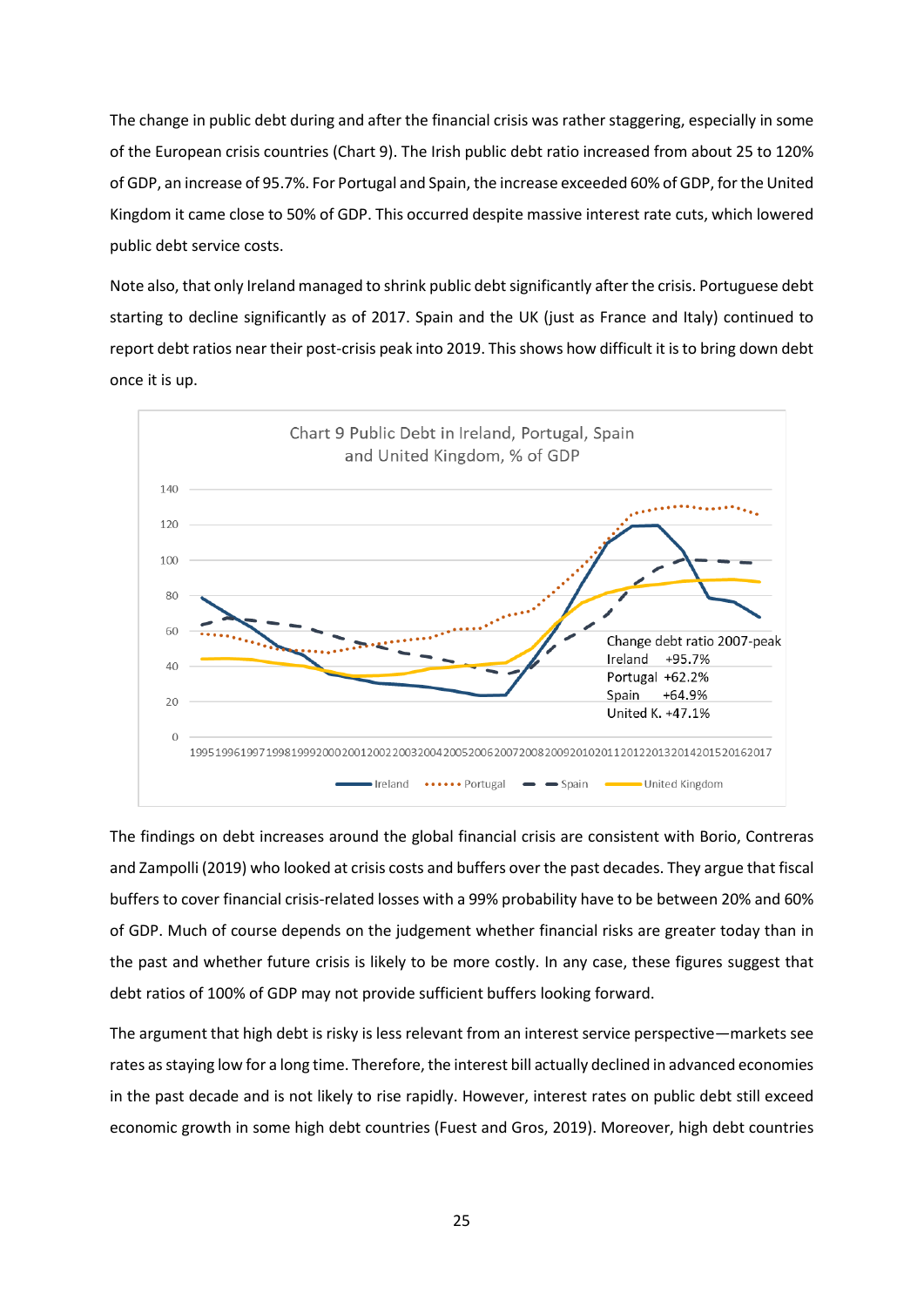are more likely affected by large swings in risk premia and market access if deficits and debt rise rapidly (as often happens in financial crises) and risk sentiment shifts (see above).

Safety nets are available for dealing with such situations, but it is questionable whether they are sufficient if there was a wish to bail out large countries in the future with restructuring. Equally importantly, large countries would need to get the necessary political support at home and abroad for the accompanying adjustment program.

#### **IX. Conclusions and Implications**

The paper discussed fiscal financial vulnerabilities through a number of transmission channels: asset price and financing cost effects on budgets, real economy effects, and vulnerabilities in the bank and the non-bank financial system, central banks and international linkages. The figure below shows the fiscal financial risk map including the main elements of transmission and risks.



#### **Fiscal-Financial Risk Map**

While fiscal buffers declined significantly over the past decade, buffers in the financial sector and in the international economy increased due to international policy coordination. At the same time, fiscal risks through all channels remain significant. Especially the non-bank financial sector and international risks are likely to be much higher today than a decade ago. There is little knowledge of the transmission and elasticities especially due to the potential non-linearity of the individual and compound effects. There is not much experience with market-based finance crisis in advanced countries. Therefore, in reality, we know little about the riskiness of the situation.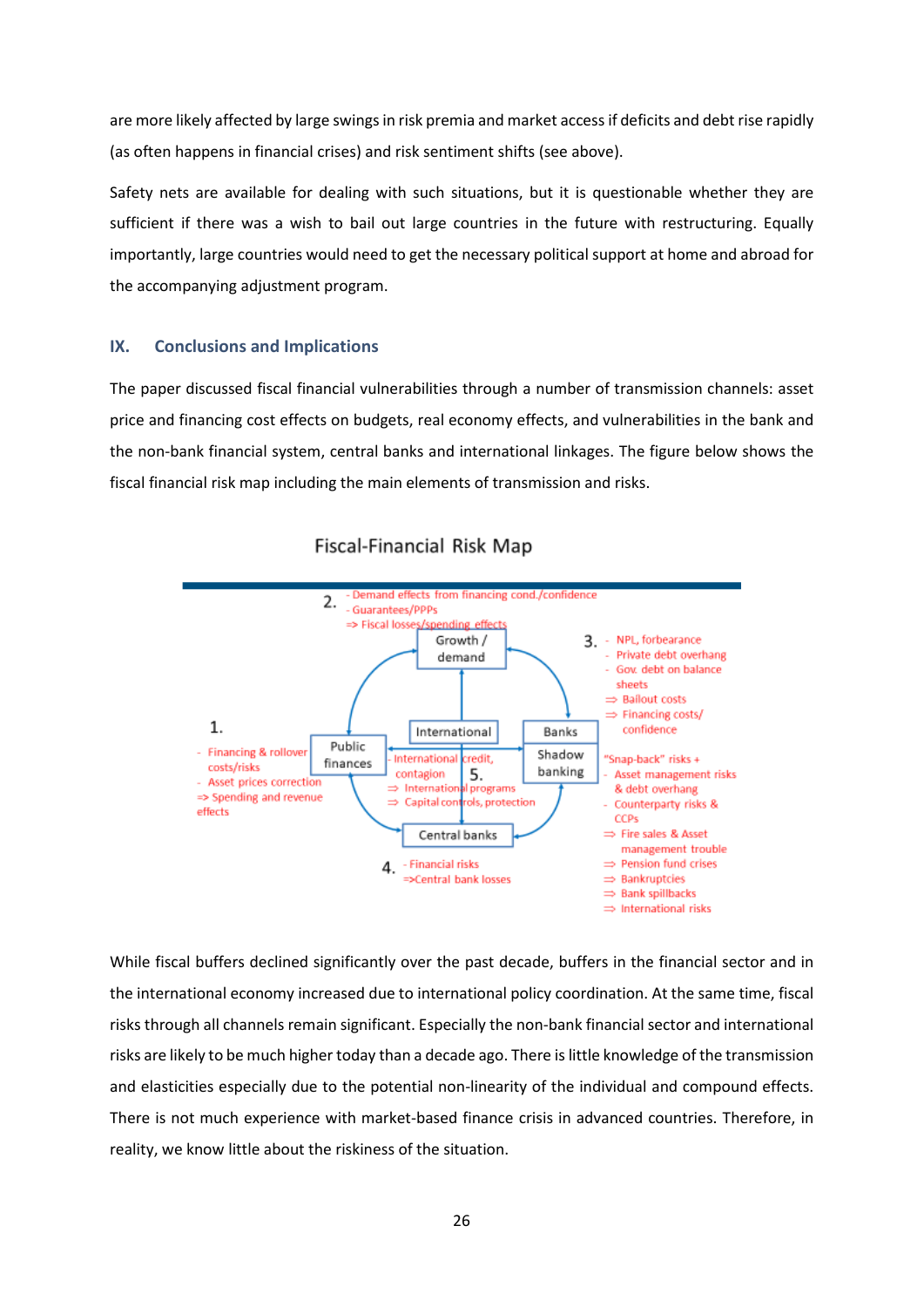It is doubtful, whether the efforts to build buffers and reduce vulnerabilities in the fiscal and financial sphere have been enough given the analysis above (see also Borio, Contreras and Zampoli, 2019; Wolf, 2019). The IMF is pointing to growing medium term financial instability risks (IMF, GFSR, 2018/19). Moreover, population ageing and the political dominance of social expenditure increase rather than reduce future budget pressures (Schuknecht and Zemanek, 2019). Competitiveness and asset price disequilibria are probably lower in the late 2010s than a decade earlier but geopolitical challenges loom larger. Growth prospects may be lower than expected and the long-term effect of ultra-loose monetary policies remains unclear.

What needs to be done to better understand fiscal-financial vulnerabilities and prevent future fiscal shipwrecks? There are four types of action. First, public and private debt should come down to rebuild fiscal buffers and reduce financial vulnerabilities. Fiscal measures should include reducing debt biases in the fiscal and tax system (BIS 2016). Corporate taxation that favors debt and mortgage interest rate deductibility tend to be correlated with higher private debt. A number of fiscal measures can help prevent instability from real estate markets (Wolswijk, 2009).

There is a broad literature on fiscal rules towards sustainable deficits and debt. Credible medium term strategies support fiscal credibility, especially when fiscal adjustment is being delayed (Gaspar, Obstfeld and Sahay, 2016). Even if there is the firm intention not to use taxpayer money again for supporting the financial system, there may be good reasons for rapid (but not costless) clean-up operations. The presence of buffers should reduce the risk of an adverse fiscal-financial spiral with a fiscal crisis at its end.

Second, financial buffers in the bank and non-bank financial system need to augment in line with the continued implementation of the G20 and regional/national financial regulation and supervision agendas (BIS, 2019). The regulatory privileges of government debt create important distortions (BIS, 2017) that warrant change.

Third, and given the magnitude of risks and our lack of knowledge and understanding, there is a good reason to rethink the role of "circuit breakers". There are two types of circuit breakers. First, there is national and international insurance. The crisis saw a number of new mechanisms, including the ESM and central bank swap lines, as mentioned above. There was also destabilizing insurance such as national blanket guarantees of deposits. Fiscal stimulus helped to stabilize the economy in some countries but not in those that effectively could not afford it. Forbearance (e.g. delaying the recognition of losses or the closing of a financial institution) can be a circuit breaker in the very short run but it has typically been associated with protracted problems and higher economic and fiscal costs.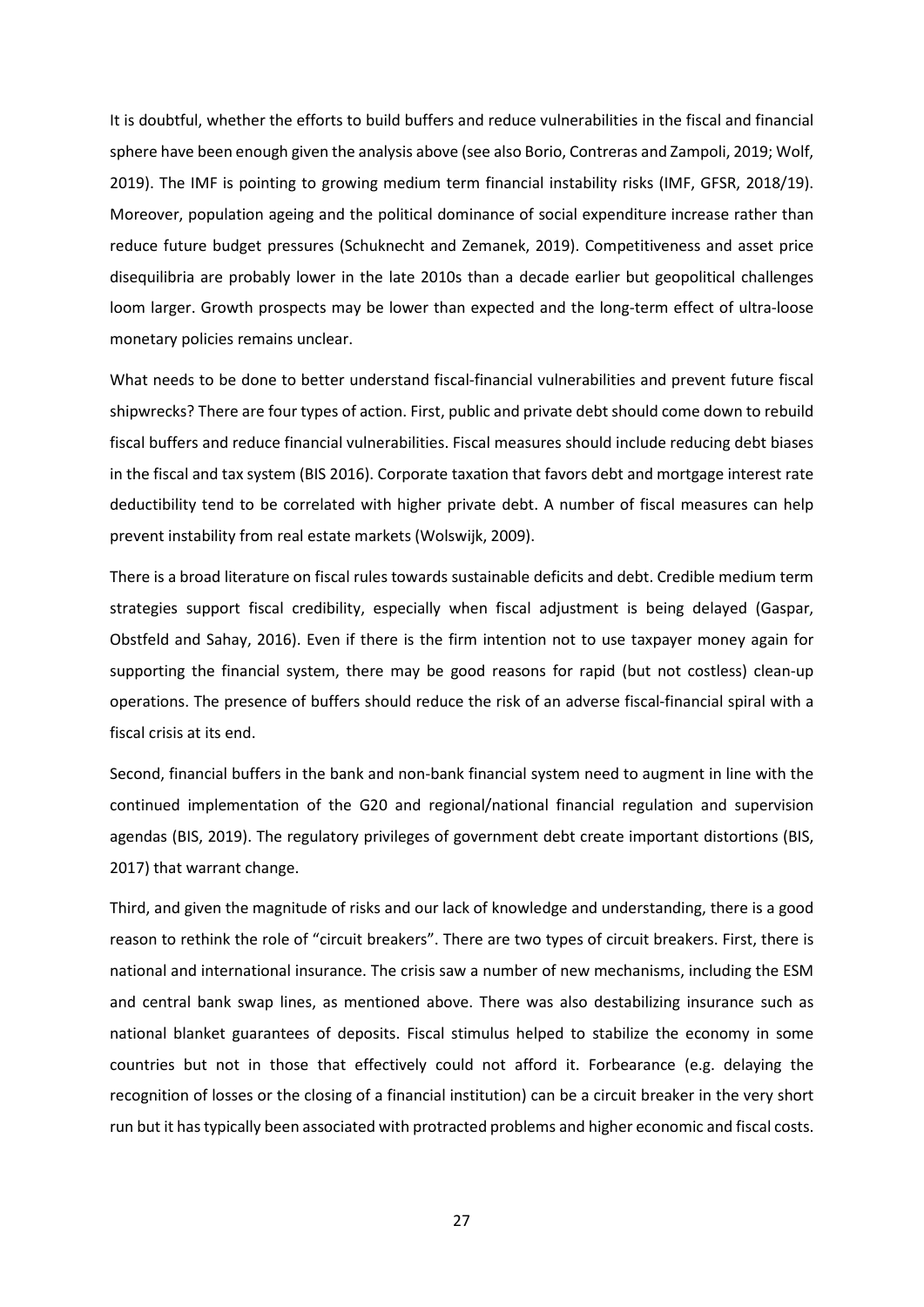There is a second type of circuit breaker, which may gain more prominence in the future. Following the examples of Greece and Cyprus, there may be more cases of capital controls to prevent the escape of private creditors and protect public bailout funds. The OECD code on the liberalization of capital flows and international discussions on debt negotiation/restructuring mechanisms serve as means of breaking destabilizing dynamics and maintaining order in markets in times of stress. Trading stops in securities (including ETF) markets like in stock markets may be advisable in an environment of automated trading and volatile markets and prices. A number of instruments are already in use or available in this regard (ESRB, 2018).

Standstills and prolongations of government debt are circuit breakers for investors to reflect and debtors to act while "the clock is on hold". These measures could be part of a broader public debt restructuring regime that includes single-limb collective action clauses, provisions against hold-outs and a debt sustainability analysis. The aim is to reduce moral hazard and improve market monitoring by insuring private sector bail-in when government debt could be unsustainable (Weder di Mauro and Zettelmeyer, 2017 and Zettelmeyer, 2018; Destais, Eidam and Heinemann, 2019). This, in turn, would reduce international financial risks from the migration of public debt via the private sector to the public balance sheet of other countries.

Fourth, there is too little understanding of fiscal financial vulnerabilities despite progress notably via IMF and BIS studies. Given the scarcity of events in advanced countries and the difficulty of applying common academic analytical standards, it still seems worthwhile to conduct further work on the ground mapped out here.

Further analysis should also link these findings with the debate on "optimal" (or maximum) public debt. Just like the IMF Fiscal Monitor, this paper argues that one should see fiscal balances and fiscal financial vulnerabilities from a risk-management perspective. There is a literature that argued that public debt above 90% of GDP was detrimental to growth. Is there a comparable number from a fiscal-financial perspective? Debt increases of potentially 50-100% of GDP in a financial crisis would suggest that 90% is too high to prevent a future fiscal crisis. The Maastricht threshold of 60% may be more appropriate, except perhaps in safe-haven countries. But this claim also warrants further scrutiny.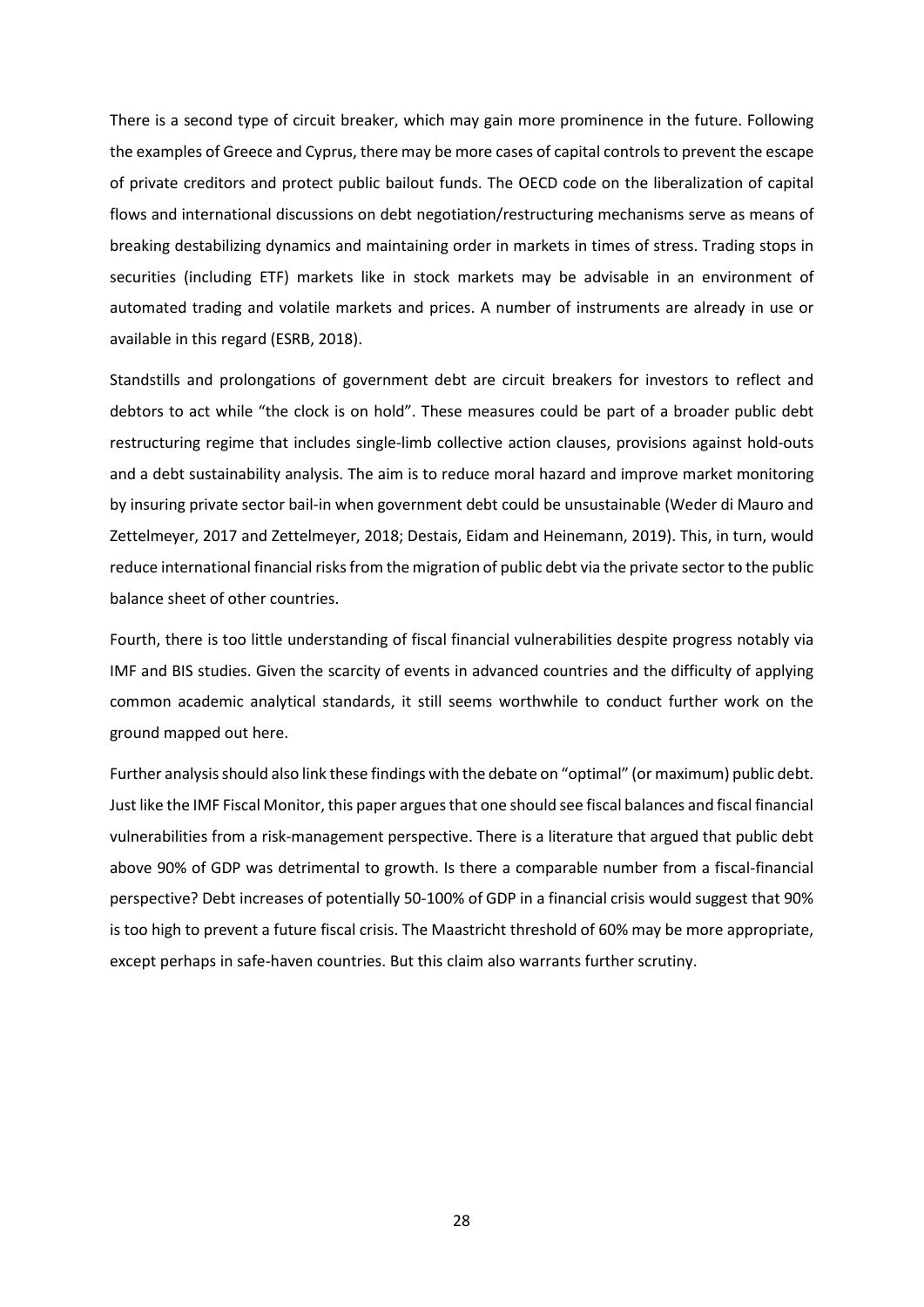#### **References**

- Admati, A.R., P. M. DeMarzo, M. Hellwig, and P. Pfleiderer (2013) *Fallacies, Irrelevant Facts, and Myths in the Discussion of Capital Regulation: Why Bank Equity is Not Expensive*. Stanford Business School Working Paper No. 2065.
- Amaglobeli, D., N. End, M. Jarmuzek and G. Palomba (2015) *From Systemic Banking Crises to Fiscal Costs: Risk Factors.* International Monetary Fund Working Paper No. 15/166.
- BIS (Bank of International Settlement) (2016, 2019) *Annual Report*, Basle.
- BIS (Bank of International Settlement) (2017) *The Regulatory Treatment of Sovereign Exposures*, Basle: Discussion Paper.
- BIS (Bank of International Settlement) (2018 and other years) See Table of Data Sources.
- Blanchard, O. (2019) *Public Debt and Low Interest Rates*, PIIE Working Paper No. 19-4.
- Borio, C., P. Disyatat and M. Juselius (2013) *Rethinking Potential Output: Embedding Information About the Financial Cycle*, Basle: BIS Working Papers No. 404.
- Borio, C. E. Kharroubi, C. Upper and F. Zampolli (2015) *Labour Reallocation and Productivity Dynamics: Financial Causes, Real Consequences.* BIS Working Papers No. 534.
- Borio, C., M. Lombardi and F. Zampoli (2016) *Fiscal Sustainability and the Financial Cycle*, Basle: BIS Working Paper No. 552.
- Borio, C., J. Contreras and F. Zampoli (2019) *Banking Crises: Implications for Fiscal Sustainability*, Basle: BIS Mimeograph.
- Buck, F. and L. Schuknecht (2017) Fiscal Soundness and the Triangle of Stability, *Credit and Capital Markets* 2/2017, pp. 171-187.
- Çelik, S., G. Demirtaş and M. Isaksson (2019) *Corporate Bond Markets in a Time of Unconventional Monetary Policy*, OECD Capital Market Series, Paris.
- CGFS (Committee on the Global Financial System) (2011) *The Impact of Sovereign Credit Risk on Bank Funding Conditions*, Basle: CGFS Papers No 43.
- De Mooji, R, M. Keen and M. Orihara (2014) Taxation, Bank Leverage and Financial Crises, in: R. de Moojiand G. Nicodeme (eds.) *Taxation and Regulation in the Financial Sector*, MIT Press.
- Destais, C., F. Eidam and F. Heinemann (2019) *The design of a sovereign debt restructuring mechanism for the euro area: Choices and trade-offs*, EconPol Europe Policy Report No. 11/2019.
- Durre, A. and H. Pill (2011) *Non-Standard Monetary Policy Measures, Monetary Financing and the Price Level*, Frankfurt: Mimeo.
- Eschenbach, F. and L. Schuknecht (2004) Budgetary Risks from Real Estate and Stock Markets. *Economic Policy*, 19(39), pp. 313-346.
- ESRB (European Systemic Risk Board) (2016) *Macroprudential Policy Issues Arising From Low Interest Rates and Structural Changes in the EU Financial System*, Frankfurt, November 2016.
- ESRB (European Systemic Risk Board) (2018) *Recommendation of the European Systemic Risk Board of 7 December 2017 on Liquidity and Leverage Risks in Investment Funds*, Frankfurt, February 2018.